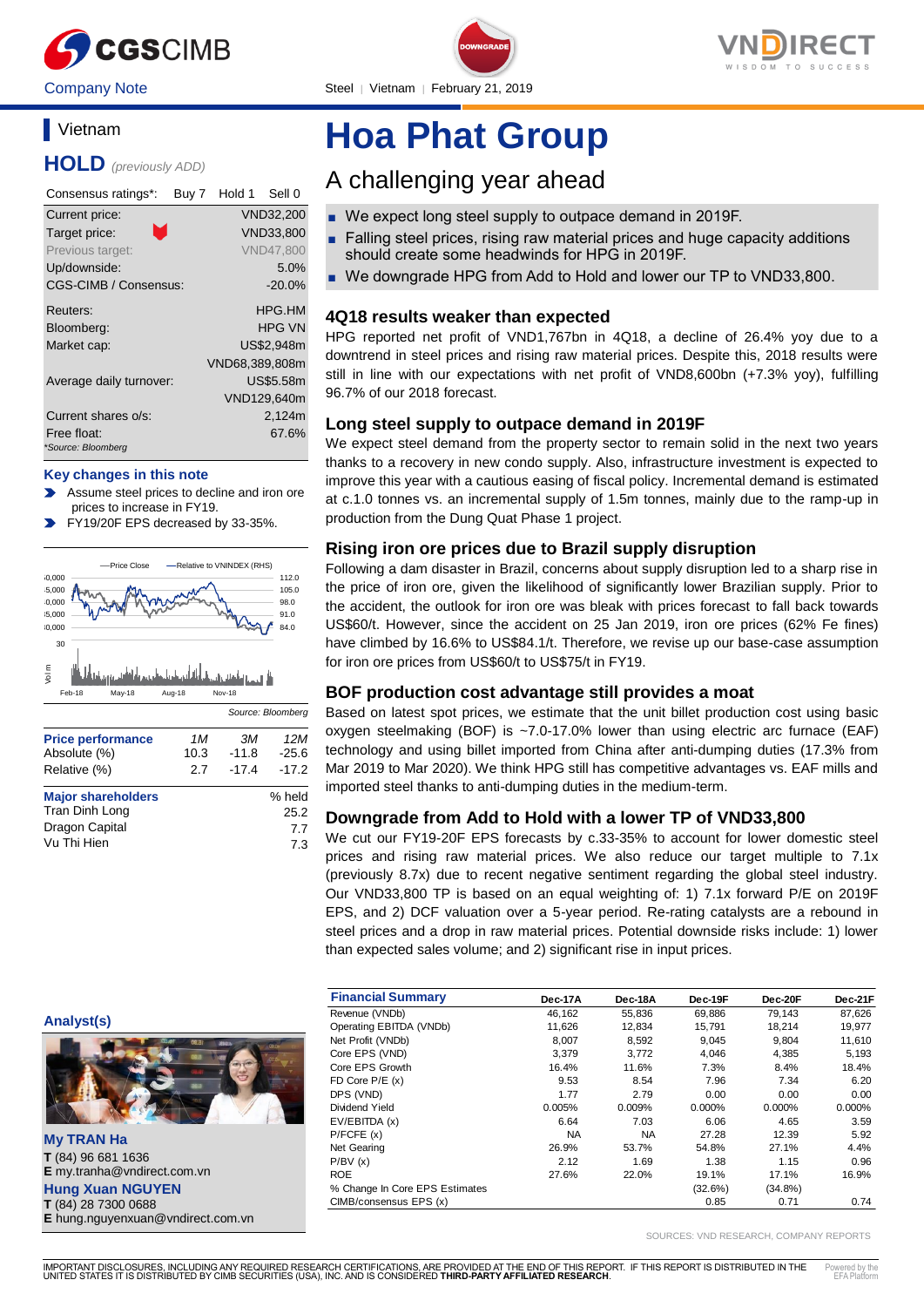



## Headwinds ahead

## **A sharp drop in 4Q18 earnings due to margin compression**

### **4Q18 results: Strong sales growth but weak earnings**

Net revenue and net profit in 4Q18 reached VND14,386bn (+12.9% yoy) and VND1,767bn (-26.4% yoy), respectively. In 4Q18, HPG's construction steel sales volume grew 14.0% qoq (+15.7% yoy) to around 683,700 tonnes and its steel pipe volume rose 4.5% qoq (+12.1% yoy) to around 173,600 tonnes.

Gross margin in 4Q18 was only 17.8%, down 7.2% pts as compared to 4Q17 and down 4.9% pts as compared to 3Q18. This sharp drop in GM was due to a decline in steel selling prices and rising input prices. In 4Q18, Chinese rebar prices declined by c.8.0% qoq, which led to a decline in domestic steel prices. Vietnamese domestic steel prices corrected by c.5.0-6.0% qoq. Furthermore, an increase in input prices in the same period also hurt HPG's margins. For instance, iron ore and coking coal prices increased 12.8% qoq and 17.1% qoq, respectively, due to rising Chinese steel production. In 4Q18, China's crude steel production reached 236.3 mt, 9.4% higher than the same period in 2017 because production cuts for winter 2018 were less restrictive than in the previous year as the government sought to boost a sagging economy.

| Figure 1: 4Q18 and FY18 Results review |          |             |             |              |                                                                         |
|----------------------------------------|----------|-------------|-------------|--------------|-------------------------------------------------------------------------|
| FYE (VNDbn)                            | 4Q18     | yoy         | <b>FY18</b> | yoy          | vs. forecast Comments                                                   |
|                                        |          | chg         |             | chg          |                                                                         |
| Net revenue                            | 14.386.2 | 11.3%       | 55.836.5    | 21.0%        | 97.6% Lower selling price of finished products in 4Q18                  |
| Gross profit                           | 2,560.8  | $-19.7%$    | 11,670.8    | 9.8%         | 93.7% Lower ASP and higher raw material inputs hit gross margin in 4Q18 |
| Gross profit margin                    | 17.8%    | $-7.2%$ pts | 20.9%       | $-2.1\%$ pts | $-0.8%$ pts                                                             |
| SG&A expenses                          | (401.3)  | 14.0%       | (1, 120.8)  | 11.7%        | 78.3% Tighter than expected cost management                             |
| Operating profit                       | 2.159.5  | $-23.9%$    | 10.550.0    | 9.6%         | 95.7%                                                                   |
| Pre-tax profit                         | 2.037.3  | $-25.9%$    | 10.071.0    | 8.4%         | 96.9%                                                                   |
| Net profit                             | 1.767.0  | $-26.4%$    | 8,600.5     | 7.3%         | 96.7%                                                                   |
| EPS (VND)                              | 832.0    | $-26.4%$    | 4,049.4     | 7.3%         | 96.7%                                                                   |
|                                        |          |             |             |              | SOURCES: VND RESEARCH, HPG                                              |

## **FY18 review: moderate earnings growth with some market share gains**

HPG's 2018 revenue reached VND56,500bn (+22.4% yoy) and net profit reached VND8,600bn (+7.4% yoy), exceeding the company's target by 6.8% but only fulfilling 96.7% of our FY18 forecast.

HPG's construction steel sales volume touched c.2.4m tonnes, translating into 9.1% growth vs. 2017. Meanwhile, steel pipe sales volume increased to 653,900 tonnes, translating into 12.6% growth vs. 2017. In 2018, the company held its market share in the construction steel segment at 23.8% and continued to gain market share in the steel pipe segment (increasing by 0.7% pt to 27.5%), according to the Vietnam Steel Association (VSA).

Besides solid volume growth, the stellar revenue growth was also driven by a 15.1% rise in ASP. However, gross margin fell from 23.1% in 2017 to 20.9% in FY18 as no benefit was realised from hedging iron ore volatility, like in 2017, as well as due to declining steel prices in 4Q18. The company does not intend to pay cash dividends for FY18 because of ongoing capex disbursements for the Dung Quat Steel complex project.

## **Falling steel prices catalysed a sharp correction in HPG's share price**

Chinese rebar prices declined by c.8.0% qoq in the last quarter of 2018, which led to a decline in domestic prices. Vietnamese domestic steel prices corrected by c.5.0-6.0% qoq in 4Q18. As a result, sentiment on steel stocks weakened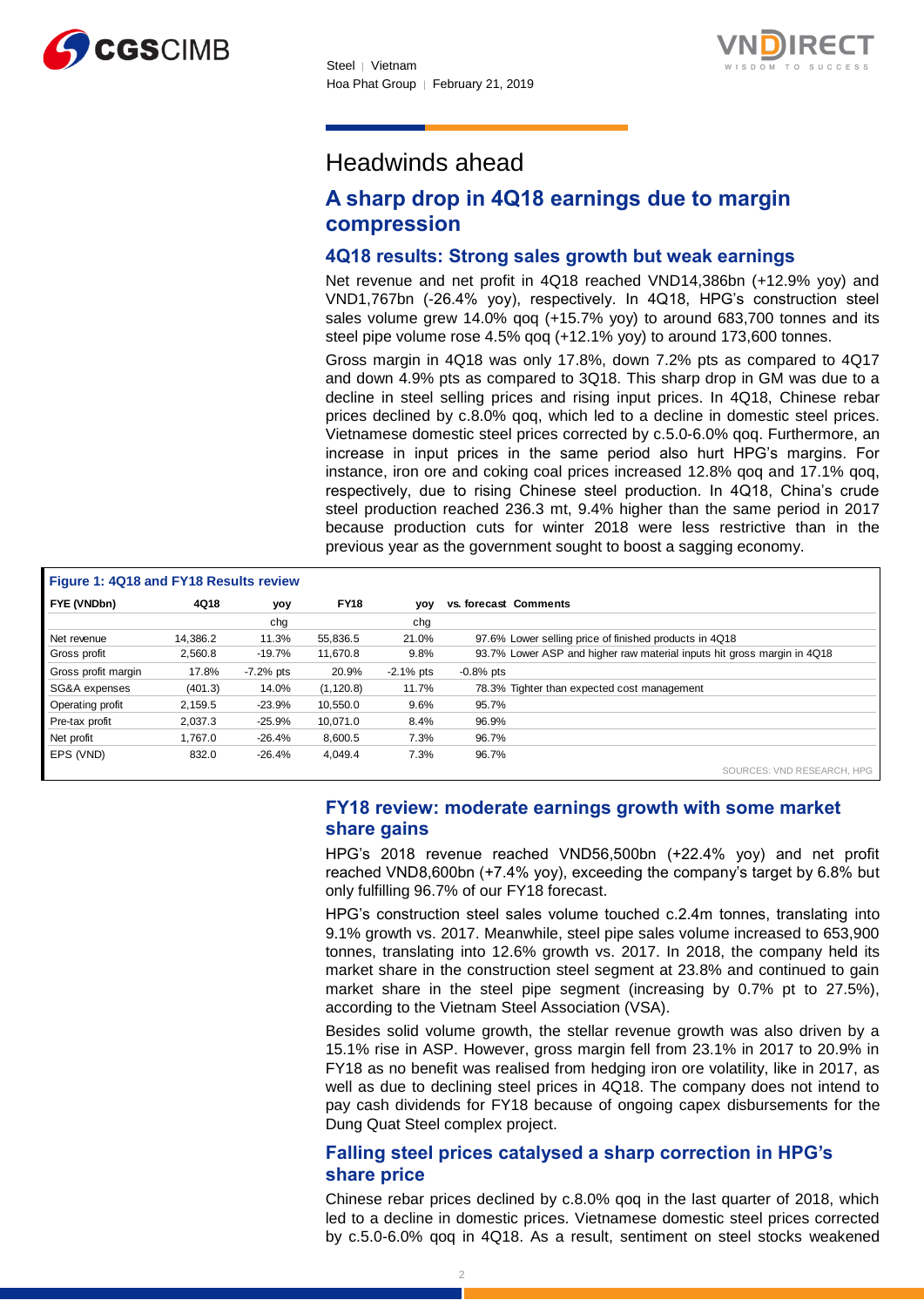



significantly, triggering a sharp correction in HPG's share price. However, market sentiment on the steel sector rebounded after the Tet holiday due to an anticipated recovery in steel prices. HPG's share price has, consequently, increased by 17.9% during Feb 2019. We consider this recovery to have been driven more by technical factors and sentiment rather than fundamental factors as steel prices remain weak (+10.5% YTD) even as iron ore prices have hit record highs since Mar 17 (+19.2% YTD). As of 20 Feb 2019, HPG's TTM P/E was 8.0x which is above its 10-year historical average of 7.7x.



## **2019 Outlook: Pricing pressure to persist**

## **We expect long steel supply to outpace demand**

In 2018, construction steel consumption increased by 9.5% yoy, a deceleration from the 13.9% rate seen in 2017 (according to VSA). Domestic consumption rose by only 6.3% yoy vs. the 9.7% rate seen in 2017. We do not have data on construction steel imports, but total steel import volume also declined by 9.8% yoy according to Vietnam's Customs. These data show that there was a slowdown in domestic construction steel demand in 2018 despite continued strength in the construction sector. In our view, this divergence could be explained by a slowdown in new condo supply in recent quarters due to a marked slowdown in regulatory approvals for new projects – this is likely to have a lagged impact on construction activity but might have had a more immediate impact on rebar demand as construction materials are generally ordered prior to commencement of construction activity. In 2018, new condo supply in HCMC and Hanoi continued to decline by 7.5% yoy vs. a decline of 4.5% in 2017, according to real estate consultancy CBRE.

On the other hand, construction steel export volume has increased significantly during the last three years. In 2018, export volume rose by 33.2% yoy to 1.4m tonnes (vs. a 62.4% yoy increase in the previous year).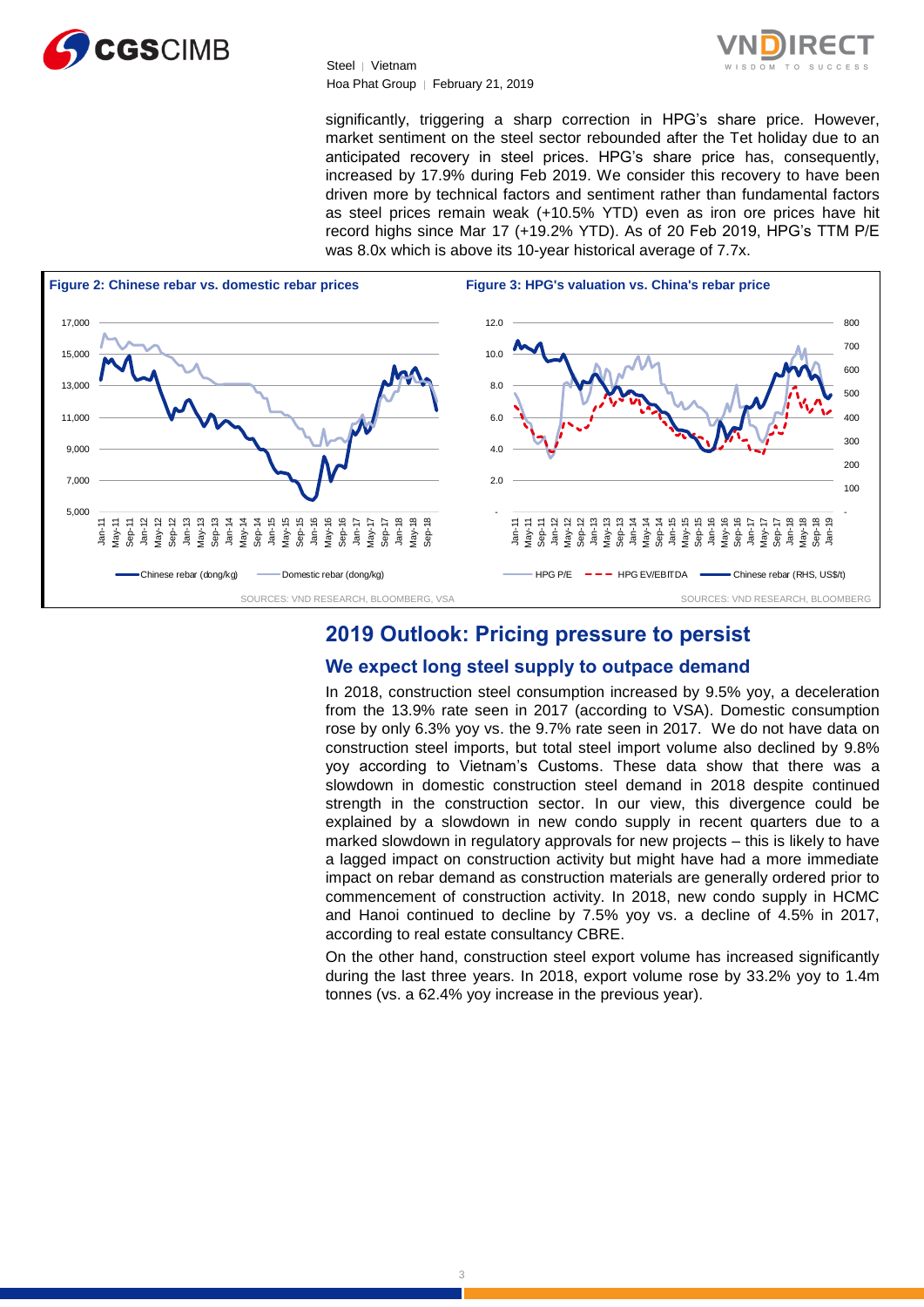



**Figure 4: Construction steel consumption and growth\* vs.** 







## **construction growth**  1.6 m tonnes 1.4  $\mathbf{e}^{\mathbf{A} \cdot \mathbf{I}^{\mathsf{op}}}$ 1.2 1.0 \* 62.40% 0.8 0.6 0.4 0.2  $0.0$ 2016 2017 2018 SOURCES: VND RESEARCH, VSA

**Figure 5: Construction steel consumption and growth\* vs.** 

## **(tonnes, 2018-2022)**

| Investors      | Crude steel | Rebar     | Wire rod  | <b>Commissioning</b><br>date |
|----------------|-------------|-----------|-----------|------------------------------|
| Formosa        | <b>NA</b>   | 600.000   | 600,000   | $May-18$                     |
| Tung Ho Steel  | 600,000     |           | 600,000   | Q32018                       |
| Hoa Phat Group | 2,000,000   | 1,000,000 | 1,000,000 | Q32019                       |
| Pomina Steel   | 800,000     |           | 500,000   | End-2019                     |
| Kyoei Vietnam  | 700.000     |           | 500,000   | NA.                          |
| Total          | 4,100,000   | 3,200,000 | 1,600,000 |                              |

On the demand side, the construction sector has been the main consumer of most steel produced in Vietnam (~95.0%, according to our estimates), of which, residential property market and public infrastructure investment are two key drivers of construction steel demand. We expect the overall Vietnam property market to continue to see supply side weakness over 2019-2020F due to unfavourable regulatory changes relating to the Land Use Right approval process and more scrutiny of zoning and legacy state land transfers. However, new condo supply growth is expected to recover in the two largest cities of Hanoi and Ho Chi Minh City (+8.4% per annum in 2019-20, according to CBRE's data), which will be mainly driven by abundant supply from VinHomes (VHM VN, Non-rated). We expect steel demand from the property sector to remain solid in the next two years. In addition, we expect infrastructure investment growth to pick up in 2019 (+10.0% yoy) as the narrowing budget deficit in the last two years could create room for cautious fiscal easing despite ongoing fiscal consolidation efforts. Combining demand from the property and infrastructure sectors, we expect demand for long steel in the construction sector to reach 11.3m tonnes in 2019, up 10.0% yoy and equivalent to incremental demand of around 1.0m tonnes.

On the supply side, we forecast an incremental supply of 1.5m tonnes of construction steel coming onstream, mainly due to the ramp-up in production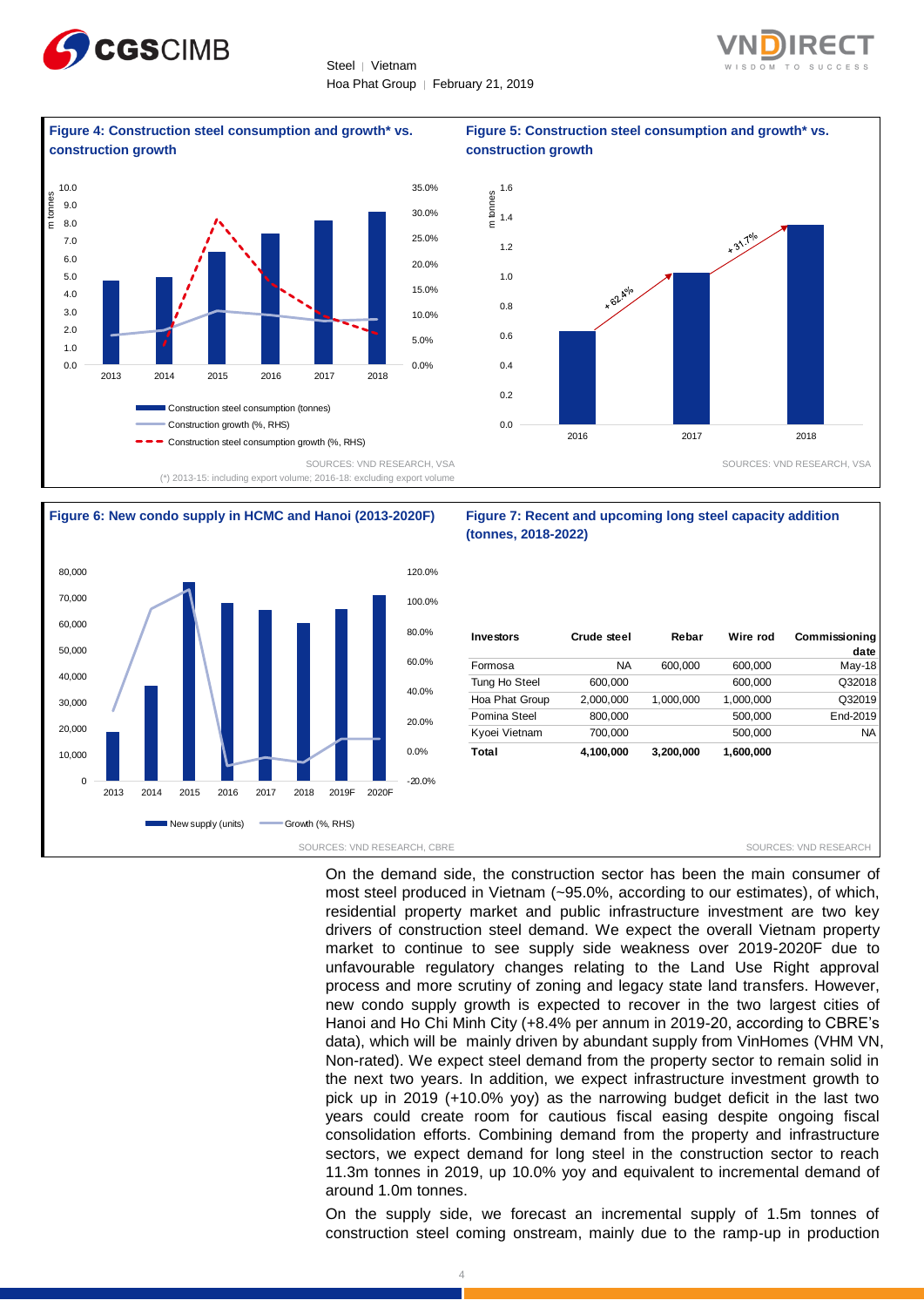



from the first phase of the Hoa Phat - Dung Quat Steel Complex project. As a result, supply could outpace demand and weigh on selling prices in 2019, in our view.

## **Raw material prices a concern for BOF mills**

Following a dam disaster in Brazil, concerns about supply disruption led to a sharp rise in the price of iron ore, given the likelihood of significantly lower Brazilian supply. Prior to the accident, the outlook for iron ore was bleak with prices forecast to fall towards US\$60/t, but since the accident on 25 Jan 2019, iron ore prices (62% Fe fines) have climbed by 16.6% to US\$84.1/t. Therefore, we revised up our base-case assumption on iron ore prices from US\$60/t to US\$75/t in FY19.

Regarding metallurgical coal, although coal throughput at the major Queensland ports have normalised to some extent after the major disruptions in 2017, uncertainty remains because of unplanned rail maintenance. Metallurgical coal prices over the last six months have ranged from a low of US\$176/t (Aug 2018) to a high of US\$226.50/t (Dec 2018). While coking coal prices will be volatile within this year due to cyclical and idiosyncratic factors, we expect coking coal prices to be sustained above the long run marginal cost of coking coal production on average at US\$190-200/t in the medium-term.

On the other hand, prices of scrap steel – the main feedstock for EAF mills – have dropped sharply during 4Q18 because economic concerns weighed on steel prices. However, scrap prices (Taiwan HMS ½ 80:20) have recovered in recent months to US\$302.5/t as EAF mills' scrap stocks have reached critical levels, according to Kallanish Commodities. Based on latest spot prices, we estimate that the unit billet production cost using BOF technology is ~7.0-17.0% lower than using EAF technology and using billet imported from China after antidumping duties (17.3% from Mar 2019 to Mar 2020). We think HPG still has competitive advantages vs. EAF mills and imported steel thanks to anti-dumping duties in the medium-term. Despite the fact that anti-dumping tariffs on Chinese imported steel are scheduled to end in Mar 2020, we believe the government will probably implement further regulations to protect the local steel industry.



## **2019 outlook: HPG to consolidate its market leading position; we expect a marginal increase in earnings**

We see some headwinds in 2019F for HPG due to a marginal deterioration in the supply/demand balance in the Vietnamese steel industry, which could trigger steel price weakness. Huge capacity addition could also pose a challenge for HPG as it needs to push volumes aggressively against a backdrop of moderate demand growth. However, we believe HPG has the ability to grab market share from less-competitive domestic steel producers and imported Chinese steel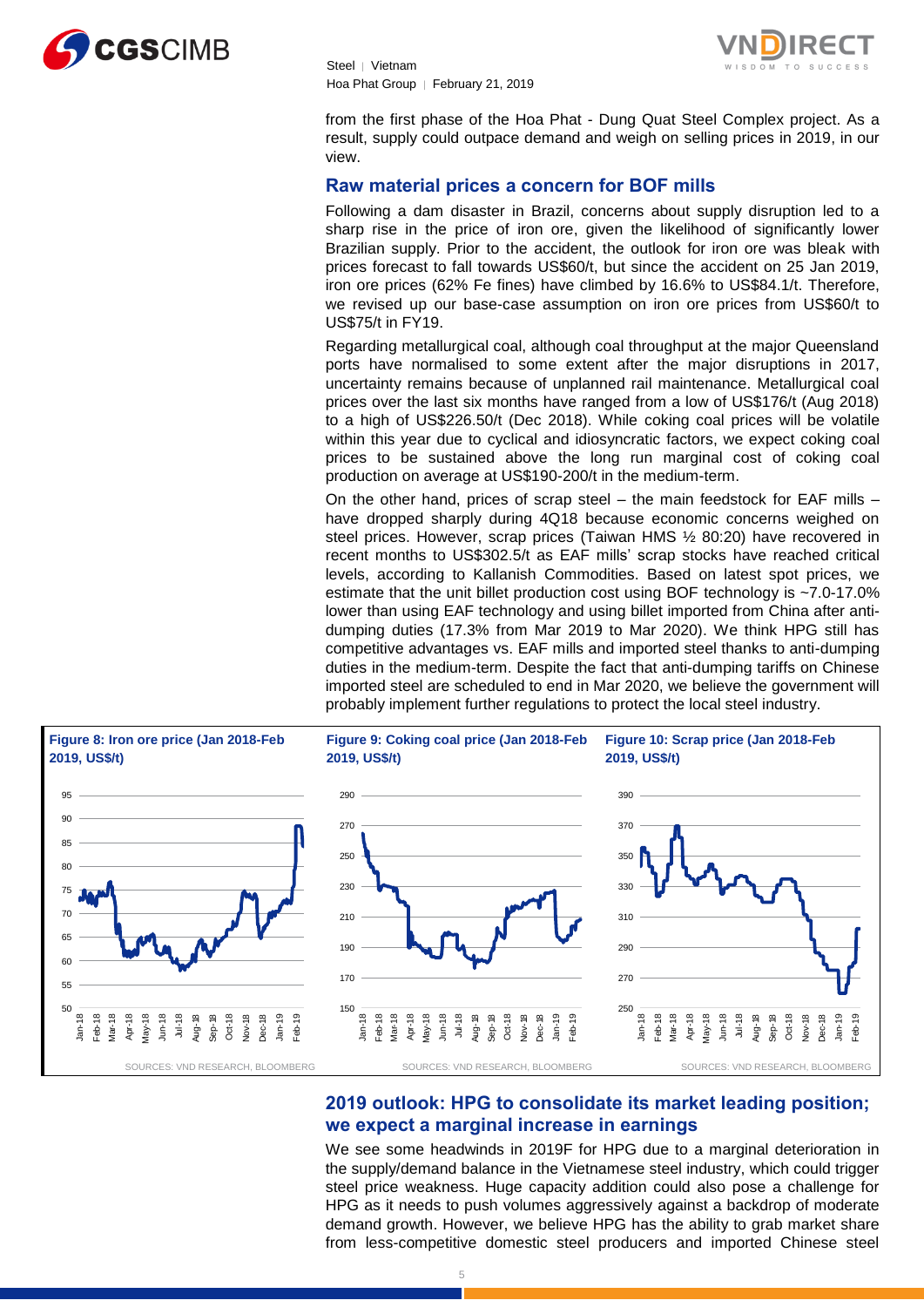

suppliers. Currently, HPG leads the construction steel market in North Vietnam with market share of 69.0% (2018). However, HPG only has c.9-10% market share in the southern region and this region accounts for c.30% of total nationwide construction steel consumption (2018), according to VSA. With the completion of the Dung Quat Phase 1 project, we expect the company to raise its market share in the south to 15-20% in the coming years. In 2019, the company also targets to push export volume to 400,000 tonnes (+66.6% yoy).



We project a 38.6% increase in sales volume in 2019, equivalent to 4.4mt of finished products, including 3.5mt of construction steel products and 879,400mt of flat steel products (steel pipes and galvanised steel). Our base case assumes a 7-10% decline in steel prices, therefore, FY19 revenue is projected at VND69,900bn (+25.2% yoy).

Given the unfavourable outlook for BOF steel mill input material prices and an expected decline in average steel selling prices, we expect HPG's gross margin to narrow from 20.9% in 2018 to 19.3% in 2019. We also expect interest expense to double in 2019 due to the commissioning of the Dung Quat Phase 1 project. As a result, FY19 NPAT-MI is projected at VND9,045bn (+5.3% yoy), equivalent to an EPS of VND4,046.

#### **Valuation**

Due to an anticipated decrease in steel prices and rising input prices, we revise down our earnings forecasts for FY19-20F by 32.6% and 34.8% respectively. We also adjust down our target price from VND47,800 to VND33,800 due to lower earnings projections and a significant contraction in peer valuation multiples. Our VND33,800 TP is based on an equal weighting of: 1) 7.1x forward target P/E on 2019F EPS, and 2) a DCF valuation over a 5-year period. While we do believe that stimulus measures in China and a possible trade deal are likely to improve investor sentiment on the steel sector while also supporting regional steel prices, we believe that the structural slowdown in China is expected to prevail over the medium term.

|              |               |              |               |        | Figure 12: Changes in our forecast (VND bn unless otherwise noted) |          |                                                                                                                                |
|--------------|---------------|--------------|---------------|--------|--------------------------------------------------------------------|----------|--------------------------------------------------------------------------------------------------------------------------------|
|              | Old forecasts |              | New forecasts |        | The difference between<br>new and old forecasts                    |          | <b>Comments</b>                                                                                                                |
|              | FY19F         | <b>FY20F</b> | FY19F         | FY20F  | FY19F                                                              | FY20F    |                                                                                                                                |
| Revenue      | 78.587        | 86.223       | 69.886        | 79.143 | $-11.1%$                                                           | $-8.2%$  | Driven by lower selling price of finished products (we assume a 7%<br>decrease in steel price instead of 5% increase in FY19F) |
| Gross profit | 19.360        | 21.503       | 13.373        | 14.314 | $-30.9%$                                                           | $-33.4%$ | Driven by higher iron ore prices (we assume a 9% increase in iron ore prices<br>instead of a 12% decrease in FY19F)            |
| EBIT         | 17,262        | 19.195       | 11.975        | 12.731 | $-30.6%$                                                           | $-33.7%$ |                                                                                                                                |
| EBT          | 16.490        | 18.479       | 10.528        | 11.279 | $-36.2%$                                                           | $-39.0%$ | Mainly driven by lower margins                                                                                                 |
| Net profit   | 13.428        | 15.047       | 9.045         | 9.804  | $-32.6%$                                                           | $-34.8%$ |                                                                                                                                |
| EPS (VND)    | 6.007         | 6,723        | 4,046         | 4,385  | $-32.6%$                                                           | $-34.8%$ |                                                                                                                                |
|              |               |              |               |        |                                                                    |          | SOLIRCES: VND RESEARCH                                                                                                         |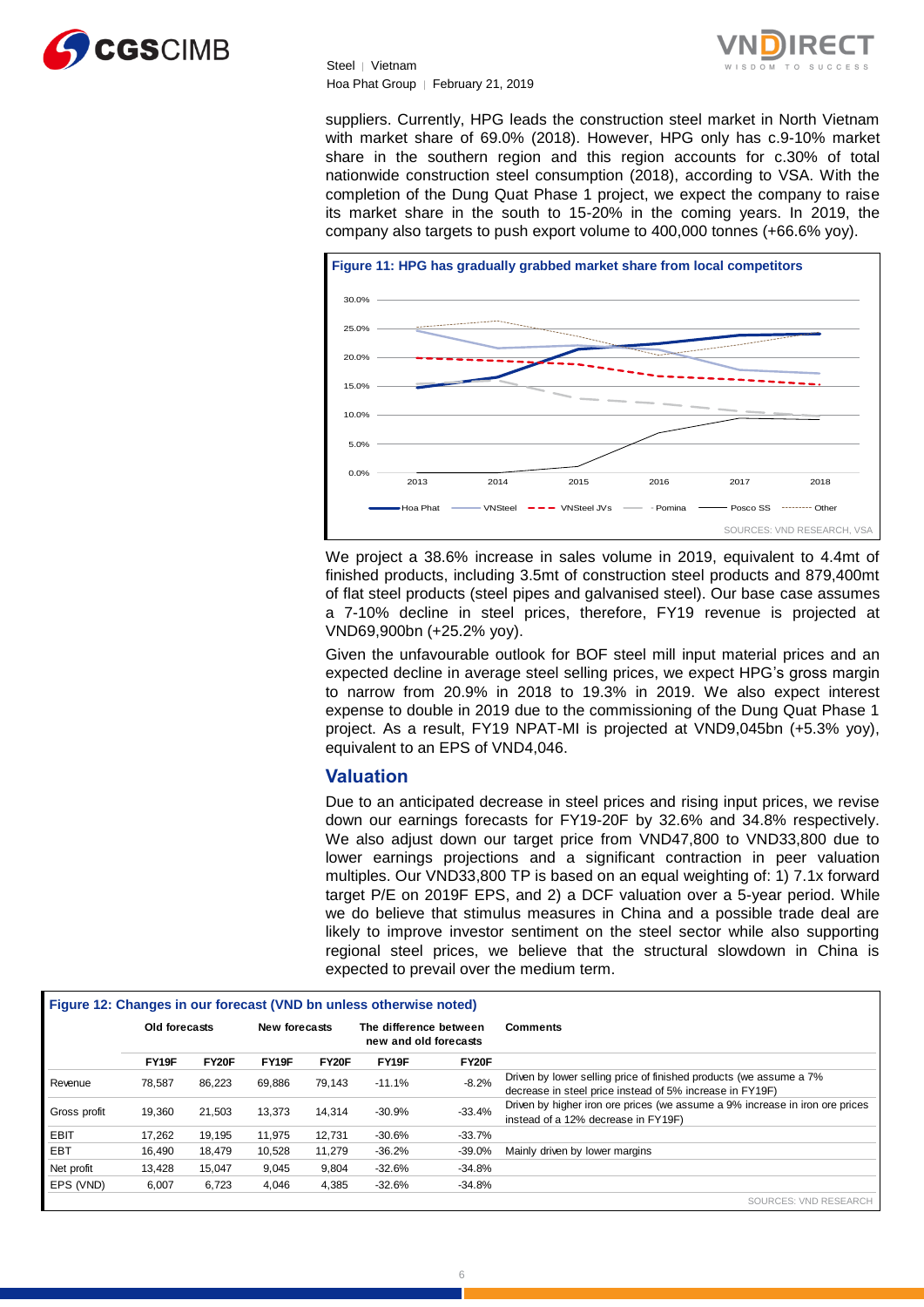



#### **Figure 13: DCF model - key assumptions & input, based on our estimates**

| General assumptions                | 2017A | 2018A | 2019F   | 2020F | 2021F | 2022F | 2023F | Terminal |
|------------------------------------|-------|-------|---------|-------|-------|-------|-------|----------|
| Risk free rate (10-year VGB yield) | 5.0%  | 5.0%  | 5.0%    | 5.0%  | 5.0%  | 5.0%  | 5.0%  | 5.0%     |
| Equity risk premium (%)            | 11.0% | 11.0% | 11.0%   | 11.0% | 11.0% | 11.0% | 11.0% | 11.0%    |
| Beta (source: BB)                  | 1.18  | 1.18  | 1.18    | 1.18  | 1.18  | 1.18  | 1.18  | 1.18     |
| Cost of equity (%)                 | 18.0% | 18.0% | 18.0%   | 18.0% | 18.0% | 18.0% | 18.0% | 18.0%    |
| Long-term growth rate (%)          |       |       |         |       |       |       |       | 2.1%     |
| <b>ROE</b> (%)                     |       |       |         |       |       |       |       | 14.4%    |
|                                    |       |       |         |       |       |       |       |          |
| (in VND bn, otherwise noted)       |       |       |         |       |       |       |       |          |
| PV of DCF (5 years)                |       |       | 33,053  |       |       |       |       |          |
| PV of Terminal value               |       |       | 76,753  |       |       |       |       |          |
| Enteprise value                    |       |       | 109,806 |       |       |       |       |          |
| Less: Total Debt                   |       |       | 31,655  |       |       |       |       |          |
| Plus: Cash and Cash equiv.         |       |       | 4,428   |       |       |       |       |          |
| Implied EV                         |       |       | 82,579  |       |       |       |       |          |
| No. of o/s shares (mn shares)      |       |       | 2,124   |       |       |       |       |          |
| Implied value per share (VND)      |       |       | 38,900  |       |       |       |       |          |
|                                    |       |       |         |       |       |       |       |          |

SOURCES: VND RESEARCH

| Figure 14: HPG' valuation based on 1-year forward P/E |                       | Figure 15: Blended target price, based on our estimates |                                  |            |                                |
|-------------------------------------------------------|-----------------------|---------------------------------------------------------|----------------------------------|------------|--------------------------------|
| <b>Valuation</b>                                      |                       | Method                                                  | Implied value per<br>share (VND) | Weight (%) | <b>Weighted price</b><br>(VND) |
| FY19F Core EPS<br><b>VND</b>                          | 4.046                 | <b>DCF</b>                                              | 38.900                           | 50%        | 19.450                         |
| 1-year forward P/E multiple x                         |                       | P/E                                                     | 28.700                           | 50%        | 14.350                         |
| Target price                                          | 28,700                |                                                         |                                  |            |                                |
|                                                       |                       | Target price (VND)                                      |                                  |            | 33.800                         |
|                                                       | SOURCES: VND RESEARCH |                                                         |                                  |            | SOURCES: VND RESEARCH          |

#### **Figure 16: Regional sector comparison**

| Company                      | <b>Bloomberg</b><br>Ticker | Recom.    | <b>Closing price</b> | <b>Target price</b> | Market cap | <b>ROE (%)</b> |                    | P/BV(x)                |                    | P/E(x)                  |                  |
|------------------------------|----------------------------|-----------|----------------------|---------------------|------------|----------------|--------------------|------------------------|--------------------|-------------------------|------------------|
|                              |                            |           | (local curr.)        | (local curr.)       | (US\$ m)   | CY19F          | CY <sub>20</sub> F | CY <sub>19F</sub>      | CY <sub>20</sub> F | CY19F                   | CY20F            |
| <b>JSW Steel</b>             | <b>JSTL IN</b>             | Reduce    | 272.6                | 195.0               | 9,256      | 24.4           | 17.5               | 1.9                    | 1.6                | 8.6                     | 10.0             |
| Tata Steel                   | <b>TATA IN</b>             | Reduce    | 487.3                | 360.0               | 7.755      | 14.6           | 11.7               | 0.8                    | 0.7                | 6.0                     | 6.7              |
| <b>NMDC</b>                  | NMDC IN                    | Add       | 94.2                 | 161.0               | 4,185      | 15.8           | 16.0               | 1.1                    | 1.0                | 8.5                     | 8.1              |
| Shanxi Taigang Stainless-A   | 000825 CH                  | Not rated | 4.8                  | na                  | 4,024      | 17.1           | 16.5               | 0.8                    | 0.7                | 4.7                     | 4.3              |
| Sansteel Minguang Co Ltd -A  | 002110 CH                  | Not rated | 14.9                 | na                  | 3.629      | 38.2           | 31.4               | 1.4                    | 1.1                | 3.5                     | 3.2              |
| Steel Authority of India     | SAIL IN                    | Add       | 47.7                 | 56.6                | 2.768      | 7.5            | 7.9                | 0.5                    | 0.5                | 6.5                     | 5.6              |
| Maanshan Iron & Steel-A      | 600808 CH                  | Add       | 3.7                  | 4.1                 | 4,140      | 23.9           | 18.1               | 1.0                    | 0.9                | 4.3                     | 5.3              |
| Hunan Valin Steel Co Ltd -A  | 000932 CH                  | Not rated | 7.2                  | na                  | 3,220      | 39.2           | 26.9               | 1.3                    | 0.9                | 3.2                     | 3.3              |
| Liuzhou Iron & Steel Co-A    | 601003 CH                  | Not rated | 7.3                  | na                  | 2.774      | 43.4           | 27.7               | 1.8                    | 1.5                | 4.2                     | 4.8              |
| Xinyu Iron & Steel Co Ltd-A  | 600782 CH                  | Not rated | 5.6                  | na                  | 2.674      | 30.8           | 20.0               | 1.0                    | 0.9                | 3.6                     | 4.1              |
| Nanjing Iron & Steel Co-A    | 600282 CH                  | Not rated | 3.8                  | na                  | 2,519      | 28.7           | 21.5               | 1.1                    | 0.8                | 4.0                     | 4.0              |
| Jindal Steel & Power Ltd     | <b>JSP IN</b>              | Reduce    | 149.7                | 123.0               | 2,036      | 1.6            | 3.4                | 0.5                    | 0.5                | 32.1                    | 16.5             |
| Xinxing Ductile Iron Pipes-A | 000778 CH                  | Not rated | 4.6                  | na                  | 2,718      | 10.7           | 10.7               | 0.9                    | 0.8                | 7.3                     | 6.9              |
| Average regional peers       |                            |           |                      |                     |            | 22.6           | 17.5               | 1.1                    | 0.9                | 7.4                     | 6.4              |
| Median regional peers        |                            |           |                      |                     |            | 23.9           | 17.5               | 1.0                    | 0.9                | 4.7                     | 5.3              |
| Hoa Phat Group JSC           | <b>HPG VN</b>              | Add       | 32,200               | 33,800              | 2,948      | 19.1           | 17.1               | 1.4                    | 1.2                | 8.0                     | 7.3              |
|                              |                            |           |                      |                     |            |                |                    | SOURCES: VND RESEARCH. |                    |                         | <b>BLOOMBERG</b> |
|                              |                            |           |                      |                     |            |                |                    |                        |                    | NOTE: AS OF 20 FEB 2019 |                  |



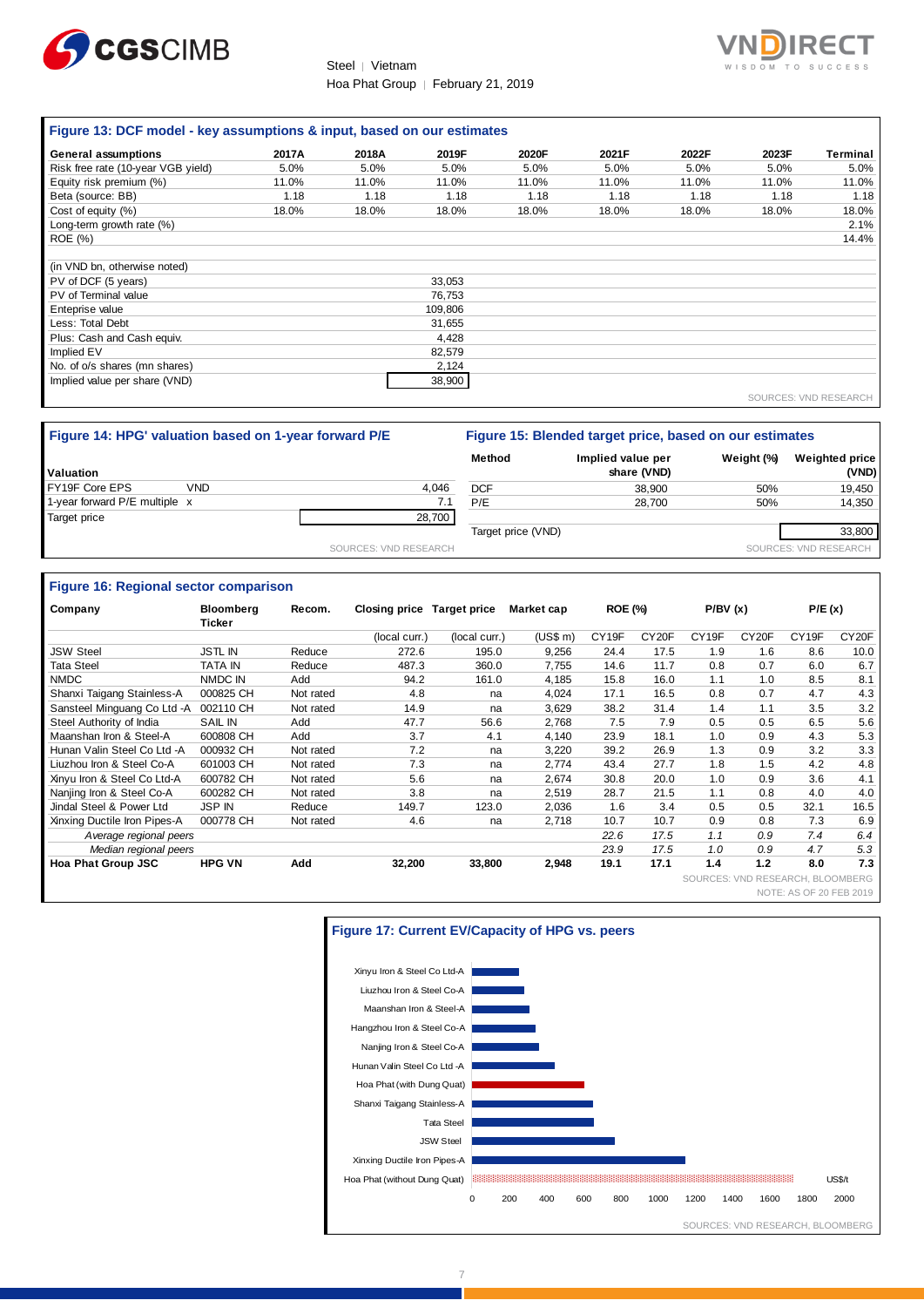



## **BY THE NUMBERS**



#### **Profit & Loss**

| (VNDb)                                    | Dec-17A  | Dec-18A      | Dec-19F  | Dec-20F      | Dec-21F  |
|-------------------------------------------|----------|--------------|----------|--------------|----------|
| <b>Total Net Revenues</b>                 | 46,162   | 55,836       | 69,886   | 79,143       | 87,626   |
| <b>Gross Profit</b>                       | 10.674   | 11,671       | 13,373   | 14.314       | 16,335   |
| <b>Operating EBITDA</b>                   | 11,626   | 12.834       | 15,791   | 18,214       | 19,977   |
| Depreciation And Amortisation             | (2,005)  | (2, 284)     | (3,816)  | (5, 483)     | (5, 483) |
| <b>Operating EBIT</b>                     | 9,622    | 10,550       | 11,975   | 12,731       | 14,495   |
| Financial Income/(Expense)                | (370)    | (478)        | (1, 446) | (1, 451)     | (1, 138) |
| Pretax Income/(Loss) from Assoc.          | 0        | <sup>0</sup> | O        | <sup>0</sup> | 0        |
| Non-Operating Income/(Expense)            | 36       | (1)          | (1)      | (1)          | (1)      |
| Profit Before Tax (pre-El)                | 9,288    | 10,071       | 10,528   | 11,279       | 13,356   |
| <b>Exceptional Items</b>                  |          |              |          |              |          |
| Pre-tax Profit                            | 9,288    | 10,071       | 10,528   | 11,279       | 13,356   |
| Taxation                                  | (1, 274) | (1, 471)     | (1, 474) | (1,466)      | (1,736)  |
| Exceptional Income - post-tax             |          |              |          |              |          |
| <b>Profit After Tax</b>                   | 8,015    | 8,601        | 9,054    | 9,813        | 11,619   |
| Minority Interests                        | (8)      | (9)          | (9)      | (9)          | (9)      |
| <b>Preferred Dividends</b>                |          |              |          |              |          |
| FX Gain/(Loss) - post tax                 |          |              |          |              |          |
| Other Adjustments - post-tax              | 0        | $\Omega$     | $\Omega$ | $\Omega$     | $\Omega$ |
| <b>Net Profit</b>                         | 8,007    | 8,592        | 9,045    | 9,804        | 11,610   |
| <b>Recurring Net Profit</b>               | 7,176    | 8,011        | 8,592    | 9,314        | 11,030   |
| <b>Fully Diluted Recurring Net Profit</b> | 7,176    | 8,011        | 8,592    | 9,314        | 11,030   |

#### **Cash Flow**

| (VNDb)                           | Dec-17A   | Dec-18A   | Dec-19F     | Dec-20F  | Dec-21F     |
|----------------------------------|-----------|-----------|-------------|----------|-------------|
| <b>EBITDA</b>                    | 11,626    | 12,834    | 15,791      | 18,214   | 19,977      |
| Cash Flow from Invt. & Assoc.    |           |           |             |          |             |
| Change In Working Capital        | (3, 149)  | (2,767)   | (12, 341)   | (2, 943) | (2,619)     |
| (Incr)/Decr in Total Provisions  | 0         | $\Omega$  | $\Omega$    | $\Omega$ | $\Omega$    |
| Other Non-Cash (Income)/Expense  | (5)       | 31        | $\Omega$    | $\Omega$ | $\Omega$    |
| <b>Other Operating Cashflow</b>  | (361)     | (530)     | (371)       | (393)    | (407)       |
| Net Interest (Paid)/Received     | (334)     | (476)     | (1, 447)    | (1, 452) | (1, 139)    |
| <b>Tax Paid</b>                  | (1, 724)  | (1, 416)  | (1, 474)    | (1, 466) | (1,736)     |
| <b>Cashflow From Operations</b>  | 6,054     | 7,676     | 157         | 11,960   | 14,076      |
| Capex                            | (8, 875)  | (27, 594) | (6, 245)    | (1, 358) | (1,700)     |
| Disposals Of FAs/subsidiaries    | 7         | 108       | $\Omega$    | 0        | 0           |
| Acq. Of Subsidiaries/investments |           |           |             |          |             |
| Other Investing Cashflow         | (9,058)   | 6,995     | $\Omega$    | $\Omega$ | $\Omega$    |
| Cash Flow From Investing         | (17, 926) | (20, 491) | (6, 245)    | (1, 358) | (1,700)     |
| Debt Raised/(repaid)             | 6,520     | 11,326    | 8,595       | (5,082)  | (818)       |
| Proceeds From Issue Of Shares    | 5,057     | 11        | $\Omega$    | $\Omega$ | $\Omega$    |
| Shares Repurchased               | 0         | $\Omega$  | $\Omega$    | $\Omega$ | $\Omega$    |
| Dividends Paid                   | (4)       | (6)       | $\mathbf 0$ | 0        | $\mathbf 0$ |
| <b>Preferred Dividends</b>       |           |           |             |          |             |
| <b>Other Financing Cashflow</b>  | 1         | (189)     | (594)       | (680)    | (889)       |
| <b>Cash Flow From Financing</b>  | 11,574    | 11,143    | 8,000       | (5, 762) | (1,708)     |
| <b>Total Cash Generated</b>      | (298)     | (1,673)   | 1,913       | 4,840    | 10,669      |
| <b>Free Cashflow To Equity</b>   | (5, 352)  | (1, 490)  | 2,507       | 5,521    | 11,558      |
| <b>Free Cashflow To Firm</b>     | (11,537)  | (12, 340) | (4,641)     | 12,054   | 13,515      |

SOURCES: VND RESEARCH, COMPANY REPORTS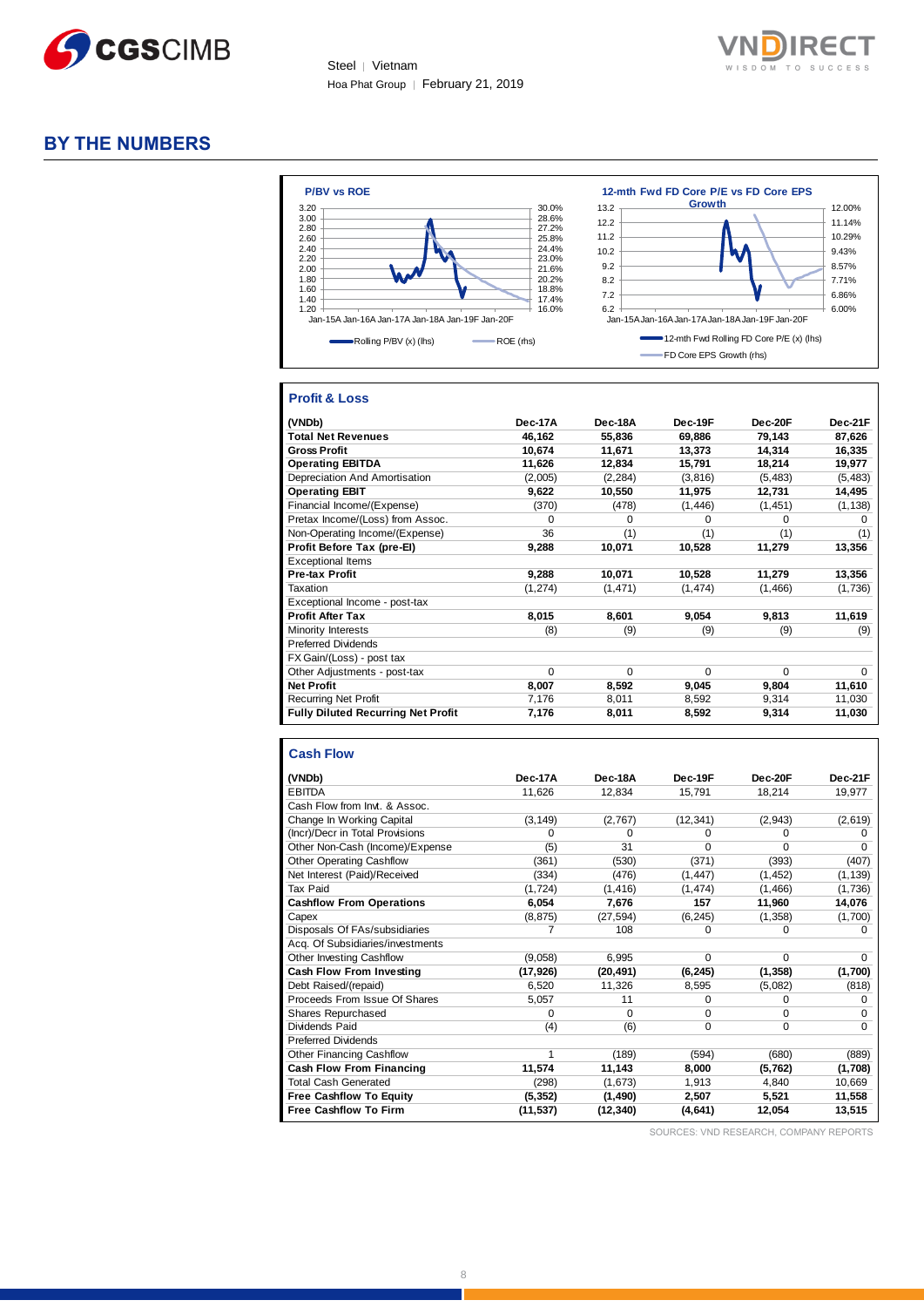



## **BY THE NUMBERS… cont'd**

| (VNDb)                                     | Dec-17A | Dec-18A  | Dec-19F  | Dec-20F  | Dec-21F  |
|--------------------------------------------|---------|----------|----------|----------|----------|
| <b>Total Cash And Equivalents</b>          | 4.265   | 2.516    | 4.428    | 9.269    | 19.937   |
| <b>Total Debtors</b>                       | 6.555   | 3,915    | 8,386    | 9,497    | 10,515   |
| Inventories                                | 11.769  | 14.115   | 19.780   | 22.690   | 24,952   |
| <b>Total Other Current Assets</b>          | 10.489  | 5,468    | 5.816    | 6,235    | 6,737    |
| <b>Total Current Assets</b>                | 33.077  | 26.014   | 38.411   | 47.691   | 62.141   |
| <b>Fixed Assets</b>                        | 18.652  | 50,149   | 52,382   | 48.267   | 44,493   |
| <b>Total Investments</b>                   | 17      | 67       | 67       | 67       | 67       |
| Intangible Assets                          | 240     | 305      | 296      | 286      | 277      |
| <b>Total Other Non-Current Assets</b>      | 1.035   | 1.690    | 1.774    | 1.863    | 1,956    |
| <b>Total Non-current Assets</b>            | 19.945  | 52,211   | 54,519   | 50,483   | 46,793   |
| Short-term Debt                            | 11.329  | 11,495   | 10.483   | 6.331    | 7,010    |
| Current Portion of Long-Term Debt          |         |          |          |          |          |
| <b>Total Creditors</b>                     | 6.487   | 12.029   | 10.172   | 11.669   | 12.832   |
| <b>Other Current Liabilities</b>           |         |          |          |          |          |
| <b>Total Current Liabilities</b>           | 17.815  | 23.524   | 20.655   | 18,001   | 19,843   |
| <b>Total Long-term Debt</b>                | 1.651   | 12,811   | 21,172   | 19,076   | 16,076   |
| Hybrid Debt - Debt Component               |         |          |          |          |          |
| <b>Total Other Non-Current Liabilities</b> | 1,158   | 1.281    | 1.423    | 1.613    | 1.922    |
| <b>Total Non-current Liabilities</b>       | 2,809   | 14,092   | 22.595   | 20,689   | 17,998   |
| <b>Total Provisions</b>                    | O       | $\Omega$ | $\Omega$ | $\Omega$ | $\Omega$ |
| <b>Total Liabilities</b>                   | 20,624  | 37,616   | 43,251   | 38,690   | 37,841   |
| Shareholders' Equity                       | 32.287  | 40.481   | 49.525   | 59,329   | 70.940   |
| Minority Interests                         | 111     | 128      | 154      | 154      | 154      |
| <b>Total Equity</b>                        | 32,398  | 40,609   | 49,679   | 59,483   | 71,094   |

|                                  | Dec-17A  | Dec-18A   | Dec-19F   | Dec-20F | Dec-21F   |
|----------------------------------|----------|-----------|-----------|---------|-----------|
| Revenue Growth                   | 38.7%    | 21.0%     | 25.2%     | 13.2%   | 10.7%     |
| Operating EBITDA Growth          | 22.0%    | 10.4%     | 23.0%     | 15.3%   | 9.7%      |
| Operating EBITDA Margin          | 25.2%    | 23.0%     | 22.6%     | 23.0%   | 22.8%     |
| Net Cash Per Share (VND)         | (4, 103) | (10, 259) | (12, 819) | (7,599) | (1, 483)  |
| BVPS (VND)                       | 15,202   | 19,060    | 23,318    | 27,934  | 33.401    |
| <b>Gross Interest Cover</b>      | 34.37    | 21.99     | 7.63      | 7.82    | 10.44     |
| <b>Effective Tax Rate</b>        | 13.7%    | 14.6%     | 14.0%     | 13.0%   | 13.0%     |
| Net Dividend Payout Ratio        | 0.047%   | 0.069%    | <b>NA</b> | NA      | <b>NA</b> |
| <b>Accounts Receivables Days</b> | 35.38    | 34.22     | 32.12     | 41.35   | 41.68     |
| <b>Inventory Days</b>            | 113.2    | 107.0     | 109.5     | 119.9   | 122.0     |
| <b>Accounts Payables Days</b>    | 64.71    | 76.51     | 71.70     | 61.65   | 62.72     |
| <b>ROIC</b> (%)                  | 42.8%    | 25.0%     | 18.8%     | 16.3%   | 18.8%     |
| ROCE (%)                         | 27.2%    | 19.3%     | 16.5%     | 15.4%   | 16.4%     |
| Return On Average Assets         | 19.4%    | 13.8%     | 12.3%     | 11.8%   | 12.3%     |
|                                  |          |           |           |         |           |

| <b>Key Drivers</b>    |         |         |         |         |         |
|-----------------------|---------|---------|---------|---------|---------|
|                       | Dec-17A | Dec-18A | Dec-19F | Dec-20F | Dec-21F |
| ASP (% Change)        | 18.6%   | 15.6%   | $-7.0%$ | $-5.0%$ | 0.0%    |
| Unit Sales Growth (%) | 17.8%   | 14.6%   | 38.6%   | 14.0%   | 5.9%    |
| Utilisation Rate (%)  | 101.0%  | 85.9%   | 84.3%   | 81.8%   | 86.7%   |

SOURCES: VND RESEARCH, COMPANY REPORTS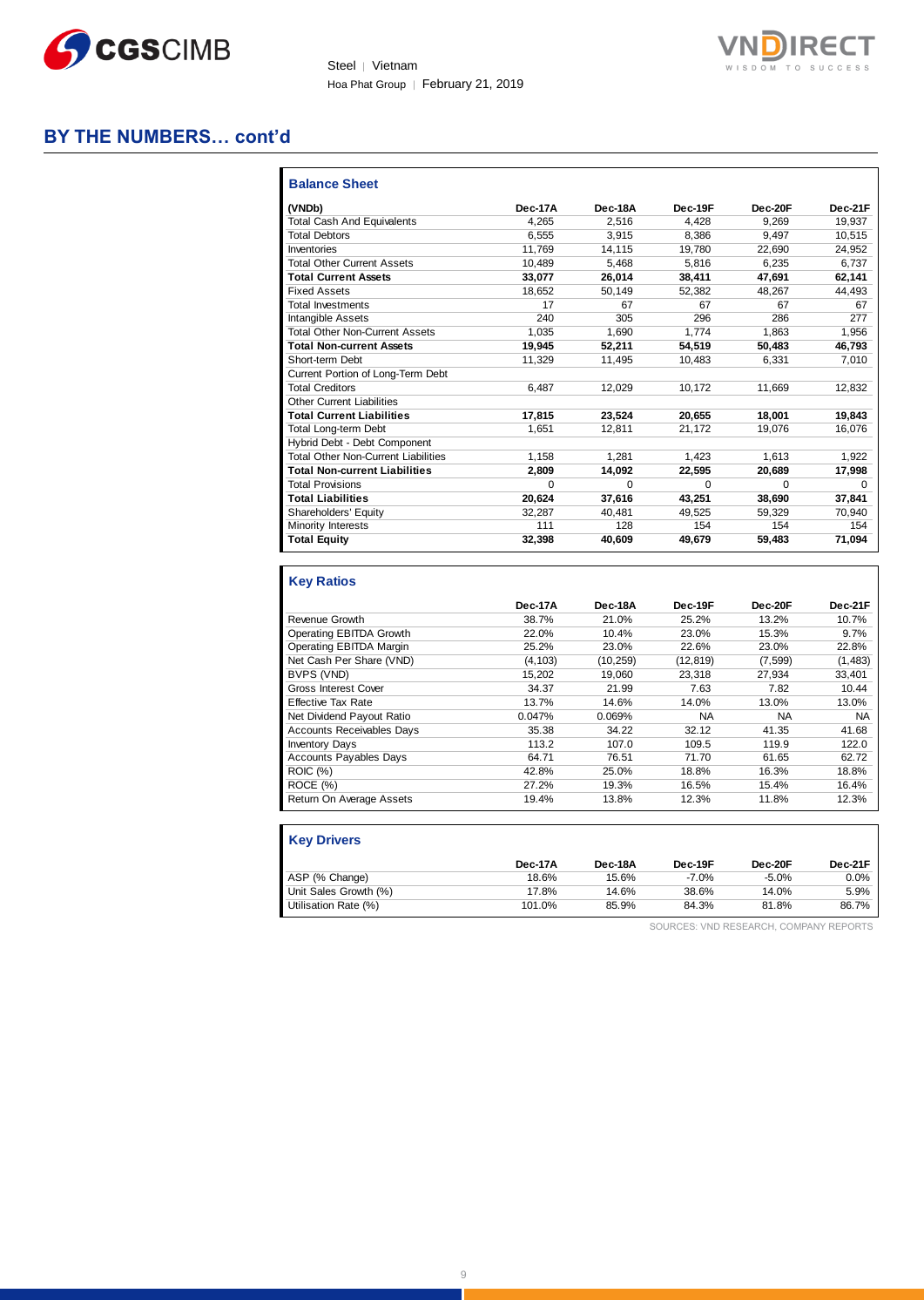



#### **DISCLAIMER**

The content of this report (including the views and opinions expressed therein, and the information comprised therein) has been prepared by and belongs to VNDIRECT Securities Corporation, and is distributed by CGS-CIMB or CIMB Investment Bank Berhad ("CIMB"), as the case may be, pursuant to an arrangement between VNDIRECT Securities Corporation and CGS-CIMB. VNDIRECT Securities Corporation is not an affiliate of CGS-CIMB or CIMB.

This report is not directed to, or intended for distribution to or use by, any person or entity who is a citizen or resident of or located in any locality, state, country or other jurisdiction where such distribution, publication, availability or use would be contrary to law or regulation.

By accepting this report, the recipient hereof represents and warrants that he is entitled to receive such report in accordance with the restrictions set forth below and agrees to be bound by the limitations contained herein (including the "Restrictions on Distributions" set out below). Any failure to comply with these limitations may constitute a violation of law. This publication is being supplied to you strictly on the basis that it will remain confidential. No part of this report may be (i) copied, photocopied, duplicated, stored or reproduced in any form by any means or (ii) redistributed or passed on, directly or indirectly, to any other person in whole or in part, for any purpose without the prior written consent of CGS-CIMB or CIMB, as the case may be.

The information contained in this research report is prepared from data believed to be correct and reliable at the time of issue of this report.

VNDIRECT Securities Corporation may or may not issue regular reports on the subject matter of this report at any frequency and may cease to do so or change the periodicity of reports at any time. None of VNDIRECT Securities Corporation, CGS-CIMB or CIMB is under any obligation to update this report in the event of a material change to the information contained in this report. None of VNDIRECT Securities Corporation, CGS-CIMB or CIMB has any and will accept any, obligation to (i) check or ensure that the contents of this report remain current, reliable or relevant, (ii) ensure that the content of this report constitutes all the information a prospective investor may require, (iii) ensure the adequacy, accuracy, completeness, reliability or fairness of any views, opinions and information, and accordingly, VNDIRECT Securities Corporation, CGS-CIMB and CIMB and their respective affiliates and related persons including China Galaxy International Financial Holdings Limited ("CGIFHL") and CIMB Group Sdn. Bhd. ("CIMBG") and their respective related corporations (and their respective directors, associates, connected persons and/or employees) shall not be liable in any manner whatsoever for any consequences (including but not limited to any direct, indirect or consequential losses, loss of profits and damages) of any reliance thereon or usage thereof. In particular, VNDIRECT Securities Corporation, CGS-CIMB and CIMB disclaim all responsibility and liability for the views and opinions set out in this report.

Unless otherwise specified, this report is based upon reasonable sources. Such sources will, unless otherwise specified, for market data, be market data and prices available from the main stock exchange or market where the relevant security is listed, or, where appropriate, any other market. Information on the accounts and business of company(ies) will generally be based on published statements of the company(ies), information disseminated by regulatory information services, other publicly available information and information resulting from our research. Whilst every effort is made to ensure that statements of facts made in this report are accurate, all estimates, projections, forecasts, expressions of opinion and other subjective judgments contained in this report are based on assumptions considered to be reasonable as of the date of the document in which they are contained and must not be construed as a representation that the matters referred to therein will occur. Past performance is not a reliable indicator of future performance. The value of investments may go down as well as up and those investing may, depending on the investments in question, lose more than the initial investment. No report shall constitute an offer or an invitation by or on behalf of CGS-CIMB, CIMB, or VNDIRECT Securities Corporation, or their respective affiliates (including CGIFHL, CIMBG and their respective related corporations) to any person to buy or sell any investments.

CGS-CIMB, CIMB and/or VNDIRECT Securities Corporation and/or their respective affiliates and related corporations (including CGIFHL, CIMBG and their respective related corporations), their respective directors, associates, connected parties and/or employees may own or have positions in securities of the company(ies) covered in this research report or any securities related thereto and may from time to time add to or dispose of, or may be materially interested in, any such securities. Further, CGS-CIMB, CIMB and/or VNDIRECT Securities Corporation, and/or their respective affiliates and their respective related corporations (including CGIFHL, CIMBG and their respective related corporations) do and seek to do business with the company(ies) covered in this research report and may from time to time act as market maker or have assumed an underwriting commitment in securities of such company(ies), may sell them to or buy them from customers on a principal basis and may also perform or seek to perform significant investment banking, advisory, underwriting or placement services for or relating to such company(ies) as well as solicit such investment, advisory or other services from any entity mentioned in this report.

CGS-CIMB, CIMB and/or VNDIRECT Securities Corporation and/or their respective affiliates (including CGIFHL, CIMBG and their respective related corporations) may enter into an agreement with the company(ies) covered in this report relating to the production of research reports. CGS-CIMB, CIMB and/or VNDIRECT Securities Corporation may disclose the contents of this report to the company(ies) covered by it and may have amended the contents of this report following such disclosure.

The analyst responsible for the production of this report hereby certifies that the views expressed herein accurately and exclusively reflect his or her personal views and opinions about any and all of the issuers or securities analysed in this report and were prepared independently and autonomously. No part of the compensation of the analyst(s) was, is, or will be directly or indirectly related to the inclusion of specific recommendations(s) or view(s) in this report. The analyst(s) who prepared this research report is prohibited from receiving any compensation, incentive or bonus based on specific investment banking transactions or for providing a specific recommendation for, or view of, a particular company. Information barriers and other arrangements may be established where necessary to prevent conflicts of interests arising. However, the analyst(s) may receive compensation that is based on his/their coverage of company(ies) in the performance of his/their duties or the performance of his/their recommendations and the research personnel involved in the preparation of this report may also participate in the solicitation of the businesses as described above. In reviewing this research report, an investor should be aware that any or all of the foregoing, among other things, may give rise to real or potential conflicts of interest. Additional information is, subject to the duties of confidentiality, available on request.

The term "VNDIRECT Securities Corporation" shall, unless the context otherwise requires, mean VNDIRECT Securities Corporation and its affiliates, subsidiaries and related companies. The term "CGS-CIMB" shall denote, where appropriate, the relevant entity distributing or disseminating the report in the particular jurisdiction referenced below, or, in every other case except as otherwise stated herein, CIMB Securities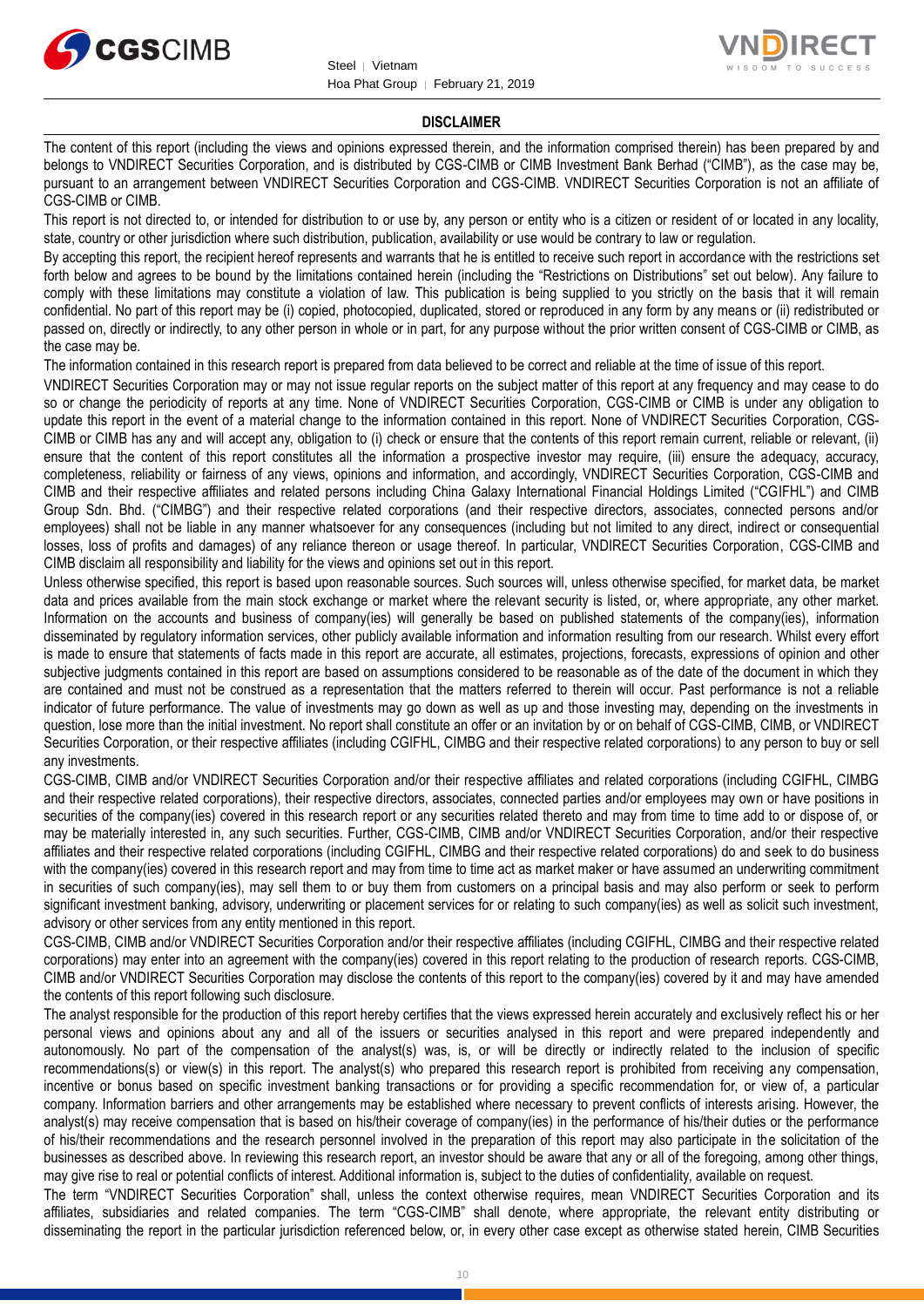



International Pte. Ltd. and its affiliates, subsidiaries and related corporations.

#### **CGS-CIMB**

| Country     | <b>CGS-CIMB Entity</b>                      | <b>Regulated by</b>                                             |
|-------------|---------------------------------------------|-----------------------------------------------------------------|
| Hong Kong   | <b>CGS-CIMB Securities Limited</b>          | Securities and Futures Commission Hong Kong                     |
| India       | CGS-CIMB Securities (India) Private Limited | Securities and Exchange Board of India (SEBI)                   |
| Indonesia   | PT CGS-CIMB Sekuritas Indonesia             | Financial Services Authority of Indonesia                       |
| Singapore   | CGS-CIMB Research Pte. Ltd.                 | Monetary Authority of Singapore                                 |
| South Korea | CGS-CIMB Securities Limited, Korea Branch   | Financial Services Commission and Financial Supervisory Service |
| Thailand    | CGS-CIMB Securities (Thailand) Co. Ltd.     | Securities and Exchange Commission Thailand                     |

#### **CIMB**

| `ountrٺ                  | CIMB E<br><b>ALL</b><br>Entity                                   | الممقمات<br>' hv<br>$-$                  |
|--------------------------|------------------------------------------------------------------|------------------------------------------|
| alavsia<br><b>IVIdid</b> | CIMI<br><br><b>Darhad</b><br>Bank<br>nvestment<br><b>Deffiau</b> | ıon Malavsıa<br>`ecurities<br>Commission |

(i) As of February 21, 2019 VNDIRECT Securities Corporation has a proprietary position in the securities (which may include but not limited to shares, warrants, call warrants and/or any other derivatives) in the following company or companies covered or recommended in this report: (a) -

(ii) As of February 21, 2019, the analyst(s) who prepared this report, and the associate(s), has / have an interest in the securities (which may include but not limited to shares, warrants, call warrants and/or any other derivatives) in the following company or companies covered or recommended in this report:

(a) -

This report does not purport to contain all the information that a prospective investor may require. CGS-CIMB, and VNDIRECT Securities Corporation and their respective affiliates (including CGIFHL, CIMBG and their related corporations) do not make any guarantee, representation or warranty, express or implied, as to the adequacy, accuracy, completeness, reliability or fairness of any such information and opinion contained in this report. None of CGS-CIMB, CIMB and VNDIRECT Securities Corporation and their respective affiliates nor their related persons (including CGIFHL, CIMBG and their related corporations) shall be liable in any manner whatsoever for any consequences (including but not limited to any direct, indirect or consequential losses, loss of profits and damages) of any reliance thereon or usage thereof.

This report is general in nature and has been prepared for information purposes only. It is intended for circulation amongst CGS-CIMB's, CIMB's and their respective affiliates' (including CGIFHL's, CIMBG's and their respective related corporations') clients generally and does not have regard to the specific investment objectives, financial situation and the particular needs of any specific person who may receive this report. The information and opinions in this report are not and should not be construed or considered as an offer, recommendation or solicitation to buy or sell the subject securities, related investments or other financial instruments or any derivative instrument, or any rights pertaining thereto.

Investors are advised to make their own independent evaluation of the information contained in this research report, consider their own individual investment objectives, financial situation and particular needs and consult their own professional and financial advisers as to the legal, business, financial, tax and other aspects before participating in any transaction in respect of the securities of company(ies) covered in this research report. The securities of such company(ies) may not be eligible for sale in all jurisdictions or to all categories of investors.

**Australia:** Despite anything in this report to the contrary, this research is provided in Australia by CGS-CIMB Securities (Singapore) Pte. Ltd. and CGS-CIMB Securities (Hong Kong) Limited. This research is only available in Australia to persons who are "wholesale clients" (within the meaning of the Corporations Act 2001 (Cth) and is supplied solely for the use of such wholesale clients and shall not be distributed or passed on to any other person. You represent and warrant that if you are in Australia, you are a "wholesale client". This research is of a general nature only and has been prepared without taking into account the objectives, financial situation or needs of the individual recipient. CGS-CIMB Securities (Singapore) Pte. Ltd. and CGS-CIMB Securities (Hong Kong) Limited do not hold, and are not required to hold an Australian financial services license. CGS-CIMB Securities (Singapore) Pte. Ltd. and CGS-CIMB Securities (Hong Kong) Limited rely on "passporting" exemptions for entities appropriately licensed by the Monetary Authority of Singapore (under ASIC Class Order 03/1102) and the Securities and Futures Commission in Hong Kong (under ASIC Class Order 03/1103).

**Canada:** This research report has not been prepared in accordance with the disclosure requirements of Dealer Member Rule 3400 – Research Restrictions and Disclosure Requirements of the Investment Industry Regulatory Organization of Canada. For any research report distributed by CIBC, further disclosures related to CIBC conflicts of interest can be found at https://researchcentral.cibcwm.com.

**China:** For the purpose of this report, the People's Republic of China ("PRC") does not include the Hong Kong Special Administrative Region, the Macau Special Administrative Region or Taiwan. The distributor of this report has not been approved or licensed by the China Securities Regulatory Commission or any other relevant regulatory authority or governmental agency in the PRC. This report contains only marketing information. The distribution of this report is not an offer to buy or sell to any person within or outside PRC or a solicitation to any person within or outside of PRC to buy or sell any instruments described herein. This report is being issued outside the PRC to a limited number of institutional investors and may not be provided to any person other than the original recipient and may not be reproduced or used for any other purpose.

**France:** Only qualified investors within the meaning of French law shall have access to this report. This report shall not be considered as an offer to subscribe to, or used in connection with, any offer for subscription or sale or marketing or direct or indirect distribution of financial instruments and it is not intended as a solicitation for the purchase of any financial instrument.

**Germany:** This report is only directed at persons who are professional investors as defined in sec 31a(2) of the German Securities Trading Act (WpHG). This publication constitutes research of a non-binding nature on the market situation and the investment instruments cited here at the time of the publication of the information.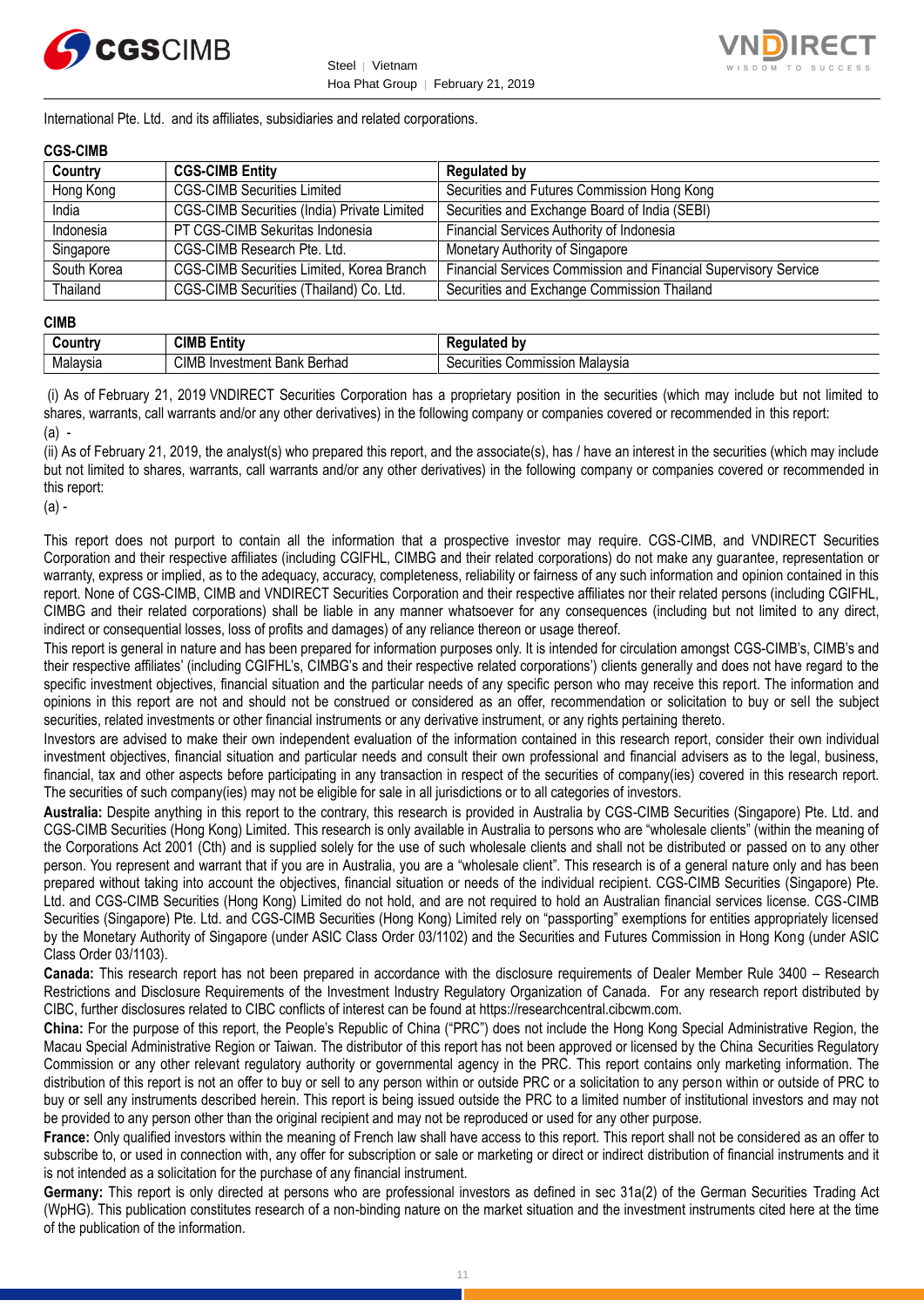



The current prices/yields in this issue are based upon closing prices from Bloomberg as of the day preceding publication. Please note that neither the German Federal Financial Supervisory Agency (BaFin), nor any other supervisory authority exercises any control over the content of this report.

**Hong Kong:** This report is issued and distributed in Hong Kong by CGS-CIMB Securities (Hong Kong) Limited ("CHK") which is licensed in Hong Kong by the Securities and Futures Commission for Type 1 (dealing in securities), Type 4 (advising on securities) and Type 6 (advising on corporate finance) activities. Any investors wishing to purchase or otherwise deal in the securities covered in this report should contact the Head of Sales at CGS-CIMB Securities (Hong Kong) Limited. The views and opinions in this research report are of VNDIRECT Securities Corporation as of the date hereof and are subject to change. If the Financial Services and Markets Act of the United Kingdom or the rules of the Financial Conduct Authority apply to a recipient, our obligations owed to such recipient therein are unaffected. CHK has no obligation to update its opinion or the information in this research report.

CHK does not make a market on other securities mentioned in the report.

**India:** This report is issued and distributed in India by CGS-CIMB Securities (India) Private Limited ("CIMB India") which is registered with the National Stock Exchange of India Limited and BSE Limited as a trading and clearing member under the Securities and Exchange Board of India (Stock Brokers and Sub-Brokers) Regulations, 1992. In accordance with the provisions of Regulation 4(g) of the Securities and Exchange Board of India (Investment Advisers) Regulations, 2013, CGS-CIMB India is not required to seek registration with the Securities and Exchange Board of India ("SEBI") as an Investment Adviser. CGS-CIMB India is registered with SEBI as a Research Analyst pursuant to the SEBI (Research Analysts) Regulations, 2014 ("Regulations").

This report does not take into account the particular investment objectives, financial situations, or needs of the recipients. It is not intended for and does not deal with prohibitions on investment due to law/jurisdiction issues etc. which may exist for certain persons/entities. Recipients should rely on their own investigations and take their own professional advice before investment.

The report is not a "prospectus" as defined under Indian Law, including the Companies Act, 2013, and is not, and shall not be, approved by, or filed or registered with, any Indian regulator, including any Registrar of Companies in India, SEBI, any Indian stock exchange, or the Reserve Bank of India. No offer, or invitation to offer, or solicitation of subscription with respect to any such securities listed or proposed to be listed in India is being made, or intended to be made, to the public, or to any member or section of the public in India, through or pursuant to this report.

The research analysts, strategists or economists principally responsible for the preparation of this research report are segregated from the other activities of CGS-CIMB India and they have received compensation based upon various factors, including quality, accuracy and value of research, firm profitability or revenues, client feedback and competitive factors. Research analysts', strategists' or economists' compensation is not linked to investment banking or capital markets transactions performed or proposed to be performed by CGS-CIMB India or its affiliates.

CGS-CIMB India has not received any investment banking related compensation from the companies mentioned in the report in the past 12 months. CGS-CIMB India has not received any compensation from the companies mentioned in the report in the past 12 months.

**Indonesia:** This report is issued and distributed by PT CGS-CIMB Sekuritas Indonesia ("CGS-CIMB Indonesia"). The views and opinions in this research report are our own as of the date hereof and are subject to change. CGS-CIMB Indonesia has no obligation to update its opinion or the information in this research report. Neither this report nor any copy hereof may be distributed in Indonesia or to any Indonesian citizens wherever they are domiciled or to Indonesian residents except in compliance with applicable Indonesian capital market laws and regulations.

This research report is not an offer of securities in Indonesia. The securities referred to in this research report have not been registered with the Financial Services Authority (Otoritas Jasa Keuangan) pursuant to relevant capital market laws and regulations, and may not be offered or sold within the territory of the Republic of Indonesia or to Indonesian citizens through a public offering or in circumstances which constitute an offer within the meaning of the Indonesian capital market law and regulations.

**Ireland:** CGS-CIMB is not an investment firm authorised in the Republic of Ireland and no part of this document should be construed as CGS-CIMB acting as, or otherwise claiming or representing to be, an investment firm authorised in the Republic of Ireland.

**Malaysia:** This report is distributed in Malaysia by CIMB solely for the benefit of and for the exclusive use of our clients. Recipients of this report are to contact CIMB, at 17th Floor Menara CIMB No. 1 Jalan Stesen Sentral 2, Kuala Lumpur Sentral 50470 Kuala Lumpur, Malaysia, in respect of any matters arising from or in connection with this report. CIMB has no obligation to update, revise or reaffirm its opinion or the information in this research reports after the date of this report.

**New Zealand:** In New Zealand, this report is for distribution only to persons who are wholesale clients pursuant to section 5C of the Financial Advisers Act 2008.

**Singapore:** This report is issued and distributed by CGS-CIMB Research Pte Ltd ("CGS-CIMBR"). CGS-CIMBR is a financial adviser licensed under the Financial Advisers Act, Cap 110 ("FAA") for advising on investment products, by issuing or promulgating research analyses or research reports, whether in electronic, print or other form. Accordingly CGS-CIMBR is a subject to the applicable rules under the FAA unless it is able to avail itself to any prescribed exemptions.

Recipients of this report are to contact CGS-CIMB Research Pte Ltd, 50 Raffles Place, #16-02 Singapore Land Tower, Singapore in respect of any matters arising from, or in connection with this report. CGS-CIMBR has no obligation to update its opinion or the information in this research report. This publication is strictly confidential and is for private circulation only. If you have not been sent this report by CGS-CIMBR directly, you may not rely, use or disclose to anyone else this report or its contents.

If the recipient of this research report is not an accredited investor, expert investor or institutional investor, CGS-CIMBR accepts legal responsibility for the contents of the report without any disclaimer limiting or otherwise curtailing such legal responsibility. If the recipient is an accredited investor, expert investor or institutional investor, the recipient is deemed to acknowledge that CGS-CIMBR is exempt from certain requirements under the FAA and its attendant regulations, and as such, is exempt from complying with the following :

(a) Section 25 of the FAA (obligation to disclose product information);

(b) Section 27 (duty not to make recommendation with respect to any investment product without having a reasonable basis where you may be reasonably expected to rely on the recommendation) of the FAA;

(c) MAS Notice on Information to Clients and Product Information Disclosure [Notice No. FAA-N03];

(d) MAS Notice on Recommendation on Investment Products [Notice No. FAA-N16];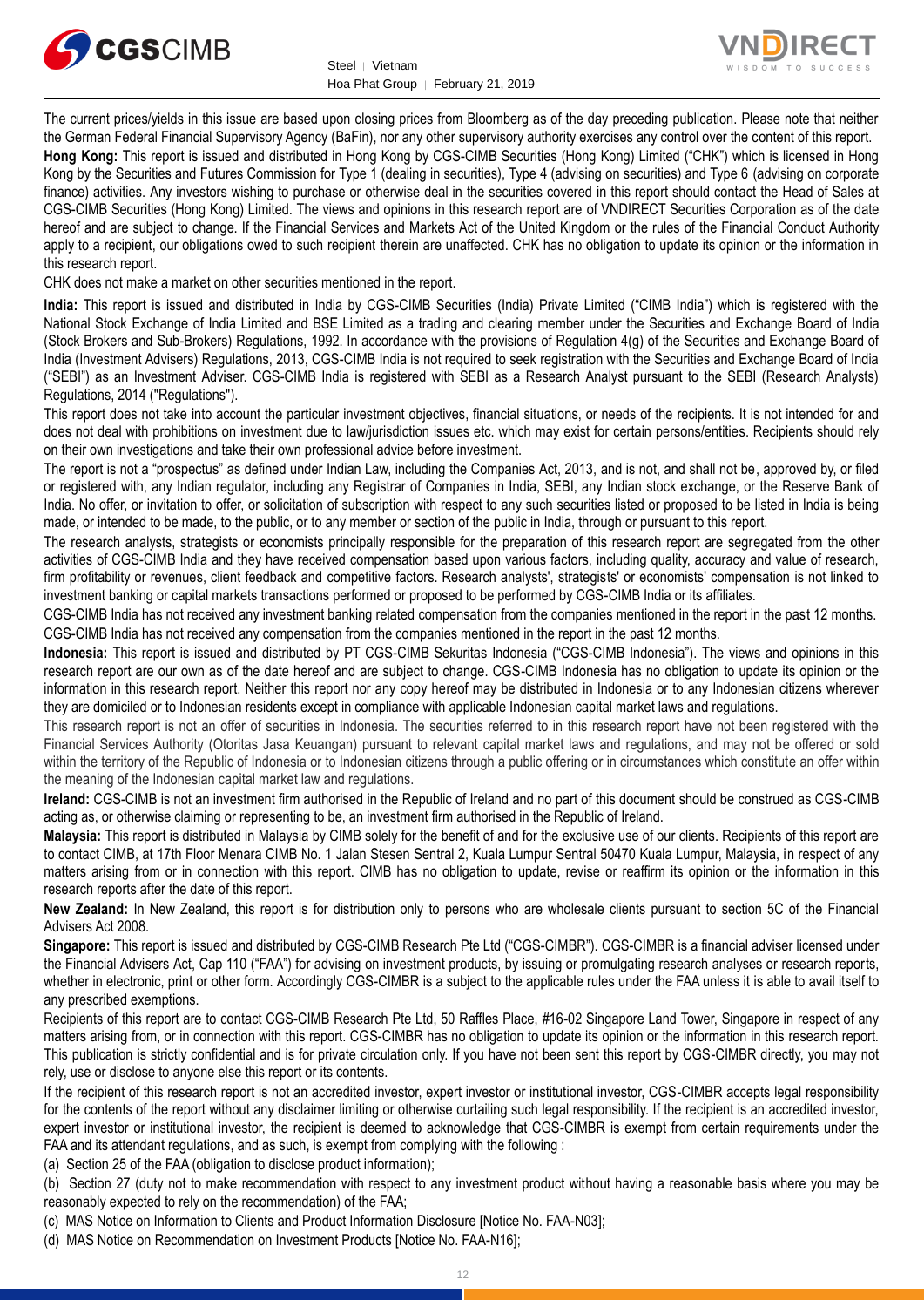



(e) Section 36 (obligation on disclosure of interest in securities), and

(f) any other laws, regulations, notices, directive, guidelines, circulars and practice notes which are relates to the above, to the extent permitted by applicable laws, as may be amended from time to time, and any other laws, regulations, notices, directive, guidelines, circulars, and practice notes as we may notify you from time to time. In addition, the recipient who is an accredited investor, expert investor or institutional investor acknowledges that a CGS-CIMBR is exempt from Section 27 of the FAA, the recipient will also not be able to file a civil claim against CGS-CIMBR for any loss or damage arising from the recipient's reliance on any recommendation made by CGS-CIMBR which would otherwise be a right that is available to the recipient under Section 27 of the FAA, the recipient will also not be able to file a civil claim against CGS-CIMBR for any loss or damage arising from the recipient's reliance on any recommendation made by CGS-CIMBR which would otherwise be a right that is available to the recipient under Section 27 of the FAA.

CGS-CIMBR, its affiliates and related corporations, their directors, associates, connected parties and/or employees may own or have positions in securities of the company(ies) covered in this research report or any securities related thereto and may from time to time add to or dispose of, or may be materially interested in, any such securities. Further, CGS-CIMBR, its affiliates and its related corporations do and seek to do business with the company(ies) covered in this research report and may from time to time act as market maker or have assumed an underwriting commitment in securities of such company(ies), may sell them to or buy them from customers on a principal basis and may also perform or seek to perform significant investment banking, advisory, underwriting or placement services for or relating to such company(ies) as well as solicit such investment, advisory or other services from any entity mentioned in this report.

As of February 21, 2019,, CGS-CIMBR does not have a proprietary position in the recommended securities in this report.

CGS-CIMBR does not make a market on the securities mentioned in the report.

**South Korea:** This report is issued and distributed in South Korea by CGS-CIMB Securities (Hong Kong) Limited, Korea Branch ("CGS-CIMB Korea") which is licensed as a cash equity broker, and regulated by the Financial Services Commission and Financial Supervisory Service of Korea. In South Korea, this report is for distribution only to professional investors under Article 9(5) of the Financial Investment Services and Capital Market Act of Korea ("FSCMA").

**Spain:** This document is a research report and it is addressed to institutional investors only. The research report is of a general nature and not personalised and does not constitute investment advice so, as the case may be, the recipient must seek proper advice before adopting any investment decision. This document does not constitute a public offering of securities.

CGS-CIMB is not registered with the Spanish Comision Nacional del Mercado de Valores to provide investment services.

**Sweden:** This report contains only marketing information and has not been approved by the Swedish Financial Supervisory Authority. The distribution of this report is not an offer to sell to any person in Sweden or a solicitation to any person in Sweden to buy any instruments described herein and may not be forwarded to the public in Sweden.

**Switzerland:** This report has not been prepared in accordance with the recognized self-regulatory minimal standards for research reports of banks issued by the Swiss Bankers' Association (Directives on the Independence of Financial Research).

**Thailand:** This report is issued and distributed by CGS-CIMB Securities (Thailand) Co. Ltd. ("CGS-CIMB Thailand") based upon sources believed to be reliable (but their accuracy, completeness or correctness is not guaranteed). The statements or expressions of opinion herein were arrived at after due and careful consideration for use as information for investment. Such opinions are subject to change without notice and CGS-CIMB Thailand has no obligation to update its opinion or the information in this research report.

CGS-CIMB Thailand may act or acts as Market Maker, and issuer and offerer of Derivative Warrants and Structured Note which may have the following securities as its underlying securities. Investors should carefully read and study the details of the derivative warrants in the prospectus before making investment decisions.

AAV, ADVANC, AMATA, ANAN, AOT, AP, BA, BANPU, BBL, BCH, BCP, BCPG, BDMS, BEAUTY, BEC, BEM, BJC, BH, BIG, BLA, BLAND, BPP, BTS, CBG, CENTEL, CHG, CK, CKP, COM7, CPALL, CPF, CPN, DELTA, DTAC, EA, EGCO, EPG, GFPT, GLOBAL, GLOW, GPSC, GUNKUL, HMPRO, INTUCH, IRPC, ITD, IVL, KBANK, KCE, KKP, KTB, KTC, LH, LHBANK, LPN, MAJOR, MALEE, MEGA, MINT, MONO, MTLS, PLANB, PSH, PTL, PTG, PTT, PTTEP, PTTGC, QH, RATCH, ROBINS, S, SAWAD, SCB, SCC, SCCC, SIRI, SPALI, SPRC, STEC, STPI, SUPER, TASCO, TCAP, THAI, THANI, THCOM, TISCO, TKN, TMB, TOP, TPIPL, TRUE, TTA, TU, TVO, UNIQ, VGI, WHA, WORK.

#### **Corporate Governance Report:**

The disclosure of the survey result of the Thai Institute of Directors Association ("IOD") regarding corporate governance is made pursuant to the policy of the Office of the Securities and Exchange Commission. The survey of the IOD is based on the information of a company listed on the Stock Exchange of Thailand and the Market for Alternative Investment disclosed to the public and able to be accessed by a general public investor. The result, therefore, is from the perspective of a third party. It is not an evaluation of operation and is not based on inside information.

The survey result is as of the date appearing in the Corporate Governance Report of Thai Listed Companies. As a result, the survey result may be changed after that date. CGS-CIMB Thailand does not confirm nor certify the accuracy of such survey result.

| <b>Score</b><br>Range: | 100<br>90                                                                 | 80<br>or<br>రన<br>$\overline{\phantom{0}}$ | 70<br>$\overline{\phantom{a}}$<br>. . | $\overline{\phantom{a}}$<br>Below<br>/U or | N0<br>Result<br>Survey |
|------------------------|---------------------------------------------------------------------------|--------------------------------------------|---------------------------------------|--------------------------------------------|------------------------|
| Description:           | $\overline{\phantom{0}}$<br>$L$ voollon <sup>+</sup><br><b>EXCEILEITE</b> | Ven<br>Good                                | Good                                  | N/A                                        |                        |

**United Arab Emirates:** The distributor of this report has not been approved or licensed by the UAE Central Bank or any other relevant licensing authorities or governmental agencies in the United Arab Emirates. This report is strictly private and confidential and has not been reviewed by, deposited or registered with UAE Central Bank or any other licensing authority or governmental agencies in the United Arab Emirates. This report is being issued outside the United Arab Emirates to a limited number of institutional investors and must not be provided to any person other than the original recipient and may not be reproduced or used for any other purpose. Further, the information contained in this report is not intended to lead to the sale of investments under any subscription agreement or the conclusion of any other contract of whatsoever nature within the territory of the United Arab Emirates.

**United Kingdom and European Economic Area (EEA):** In the United Kingdom and European Economic Area, this material is also being distributed by CGS-CIMB Securities (UK) Limited ("CGS-CIMB UK"). CGS-CIMB UK is authorized and regulated by the Financial Conduct Authority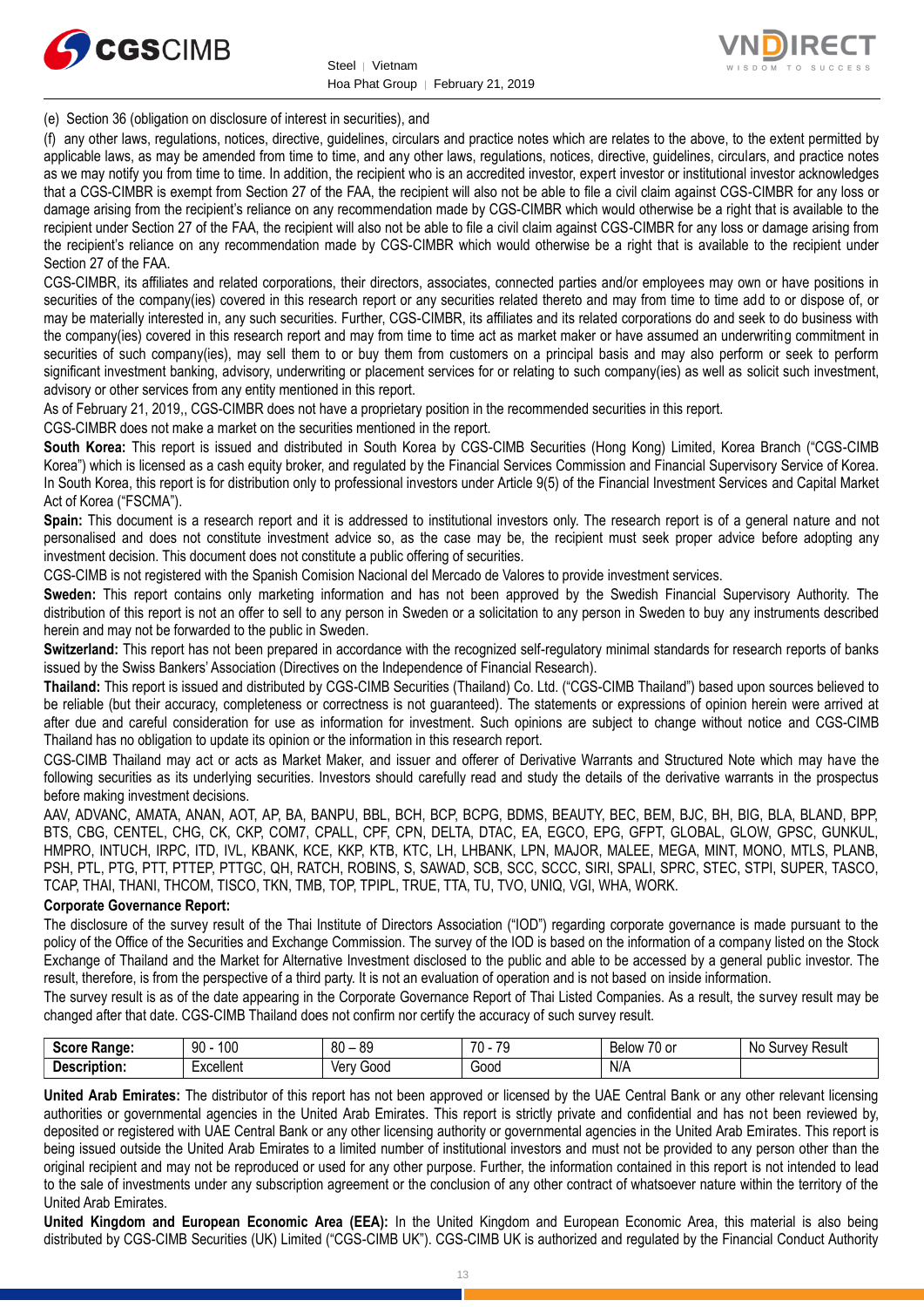



and its registered office is at 27 Knightsbridge, London, SW1X7YB. The material distributed by CGS-CIMB UK has been prepared in accordance with CGS-CIMB's policies for managing conflicts of interest arising as a result of publication and distribution of this material. This material is for distribution only to, and is solely directed at, selected persons on the basis that those persons: (a) are eligible counterparties and professional clients of CGS-CIMB UK; (b) have professional experience in matters relating to investments falling within Article 19(5) of the Financial Services and Markets Act 2000 (Financial Promotion) Order 2005 (as amended, the "Order"), (c) fall within Article 49(2)(a) to (d) ("high net worth companies, unincorporated associations etc") of the Order; (d) are outside the United Kingdom subject to relevant regulation in each jurisdiction, material(all such persons together being referred to as "relevant persons"). This material is directed only at relevant persons and must not be acted on or relied on by persons who are not relevant persons. Any investment or investment activity to which this material relates is available only to relevant persons and will be engaged in only with relevant persons.

Where this material is labelled as non-independent, it does not provide an impartial or objective assessment of the subject matter and does not constitute independent "research" (cannot remove research from here under the applicable rules of the Financial Conduct Authority in the UK. Consequently, any such non-independent material will not have been prepared in accordance with legal requirements designed to promote the independence of research (cannot remove research from here) and will not subject to any prohibition on dealing ahead of the dissemination of research. Any such non-independent material must be considered as a marketing communication.

**United States:** This research report is distributed in the United States of America by CGS-CIMB Securities (USA) Inc, a U.S. registered brokerdealer and a related company of CGS-CIMB Research Pte Ltd, PT CGS-CIMB Sekuritas Indonesia, CGS-CIMB Securities (Thailand) Co. Ltd, CGS-CIMB Securities (Hong Kong) Limited, CGS-CIMB Securities (India) Private Limited, and is distributed solely to persons who qualify as "U.S. Institutional Investors" as defined in Rule 15a-6 under the Securities and Exchange Act of 1934. This communication is only for Institutional Investors whose ordinary business activities involve investing in shares, bonds, and associated securities and/or derivative securities and who have professional experience in such investments. Any person who is not a U.S. Institutional Investor or Major Institutional Investor must not rely on this communication. The delivery of this research report to any person in the United States of America is not a recommendation to effect any transactions in the securities discussed herein, or an endorsement of any opinion expressed herein. CGS-CIMB Securities (USA) Inc, is a FINRA/SIPC member and takes responsibility for the content of this report. For further information or to place an order in any of the abovementioned securities please contact a registered representative of CGS-CIMB Securities (USA) Inc.

CGS-CIMB Securities (USA) Inc. does not make a market on other securities mentioned in the report.

CGS-CIMB Securities (USA) Inc. has not managed or co-managed a public offering of any of the securities mentioned in the past 12 months.

CGS-CIMB Securities (USA) Inc. has not received compensation for investment banking services from any of the company mentioned in the past 12 months.

CGS-CIMB Securities (USA) Inc. neither expects to receive nor intends to seek compensation for investment banking services from any of the company mentioned within the next 3 months.

**Other jurisdictions:** In any other jurisdictions, except if otherwise restricted by laws or regulations, this report is only for distribution to professional, institutional or sophisticated investors as defined in the laws and regulations of such jurisdictions. being the purisdictions: In any other jurisdictions, except if otherwise restricted by laws<br>stitutional or sophisticated investors as defined in the laws and regulations of such ji<br>Distribution of stock ratings and investm

**Hoa Phat Group (HPG VN)**

| <b>Other jurisdictions:</b> In any other jurisdictions, except if otherwise restricted by laws or regulations, this report is only for distribution to<br>institutional or sophisticated investors as defined in the laws and regulations of such jurisdictions. |                         |                                |
|------------------------------------------------------------------------------------------------------------------------------------------------------------------------------------------------------------------------------------------------------------------|-------------------------|--------------------------------|
| Distribution of stock ratings and investment banking clients for quarter ended on 31 December 2018                                                                                                                                                               |                         |                                |
| 758 companies under coverage for quarter ended on 31 December 2018                                                                                                                                                                                               |                         |                                |
|                                                                                                                                                                                                                                                                  | Rating Distribution (%) | Investment Banking clients (%) |
| Add                                                                                                                                                                                                                                                              | 61.2%                   | 4.2%                           |
| Hold                                                                                                                                                                                                                                                             | 25.1%                   | 2.1%                           |
| Reduce                                                                                                                                                                                                                                                           | 13.7%                   | 0.4%                           |

**Spitzer Chart for stock being researched ( 2 year data )** 

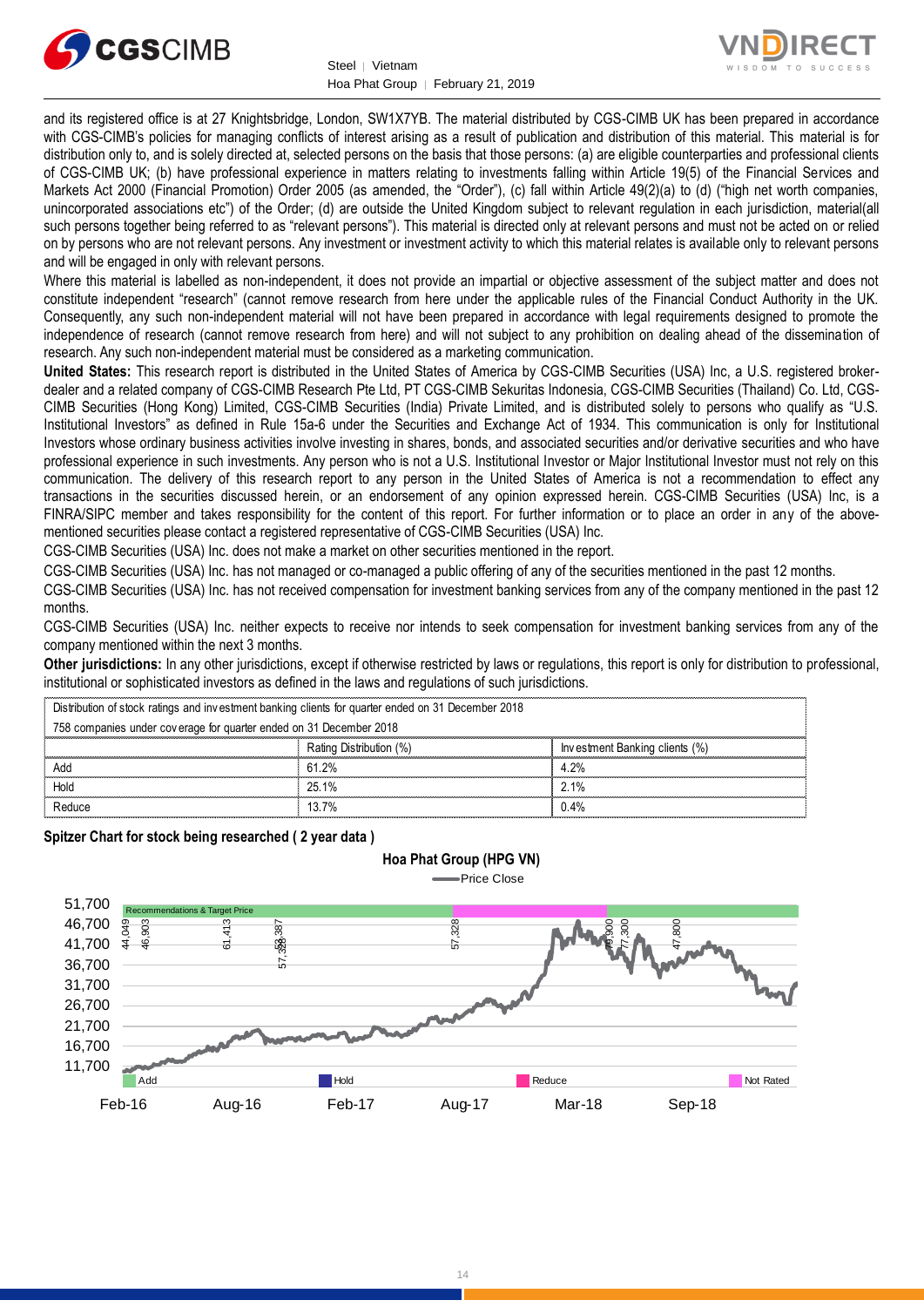



#### **Corporate Governance Report of Thai Listed Companies (CGR). CG Rating by the Thai Institute of Directors Association (Thai IOD) in 2018, Anti-Corruption 2018**

**ADVANC** – Excellent, Certified, **AEONTS** – Good, n/a, **AH** – Very Good, n/a, **AMATA** – Excellent, Declared, **ANAN** – Excellent, Declared, **AOT** – Excellent, Declared, **AP** – Excellent, Certified, **ASP** – Very Good, Certified, **BANPU** – Excellent, Certified, **BAY** – Excellent, Certified, **BBL** – Very Good, Certified, **BCH** – Good, Certified, **BCP** - Excellent, Certified, **BCPG** – Excellent, Certified, **BEM** – Very Good, n/a, **BDMS** – Very Good, n/a, **BEAUTY** – Good, n/a, **BEC** – Very Good, n/a, , **BGRIM** – Very Good, Declared, **BH** - Good, n/a, **BJC** – Very Good, Declared, **BJCHI** – Very Good, Certified, **BPP** – Very Good, Declared, **BR** - Good, Declared, **BTS** - Excellent, Certified, **CBG** – Very Good, n/a, **CCET** – Good, n/a, **CENTEL** – Very Good, Certified, **CHG** – Very Good, Declared, **CK** – Excellent, n/a, **COL** – Excellent, Declared, **CPALL** – Very Good, Certified, **CPF** – Excellent, Certified, **CPN** - Excellent, Certified, **DELTA** - Excellent, n/a, **DEMCO** – Excellent, Certified, **DDD** – Very Good, Declared, **DIF** – not available, n/a, **DTAC** – Excellent, Certified, **EA** – Excellent, n/a, **ECL** – Very Good, Certified, **EGCO** - Excellent, Certified, **EPG** – Very Good, n/a, **ERW** – Very Good, n/a, **GFPT** - Excellent, Certified, **GGC** – Excellent, Certified, **GLOBAL** – Very Good, n/a, **GLOW** – Very Good, Certified, **GPSC** – Excellent, Certified, **GULF** – Very Good, n/a, **GUNKUL** – Excellent, Certified, **HANA** - Excellent, Certified, **HMPRO** - Excellent, Certified, **HREIT** - Excellent, Certified **ICHI** – Excellent, Declared, **HUMAN** – not available, n/a, **III** – Good, n/a, **INTUCH** - Excellent, Certified, **IRPC** – Excellent, Certified, **ITD**\* – Very Good, n/a, **IVL** - Excellent, Certified, **JASIF** – not available, n/a, **KBANK** - Excellent, Certified, **KCE** - Excellent, Certified, **KKP** – Excellent, Certified, **KSL** – Excellent, Certified, **KTB** - Excellent, Certified, **KTC** – Excellent, Certified, **LH** - Very Good, n/a, **LPN** – Excellent, Certified, **M** – Very Good, Certified, **MACO** – Very Good, n/a, **MAJOR** – Very Good, n/a, **MAKRO** – Excellent, Declared, **MALEE** – Very Good, Certified, **MC** – Very Good, Certified, **MCOT** – Excellent, Certified, **MEGA** – Very Good, n/a, **MINT** - Excellent, Certified, **MTC** – Excellent, Declared, **NETBAY** – Good, n/a, **PLANB** – Excellent, Declared, **PLAT** – Very Good, Certified, **PSH** – Excellent, Certified, **PSTC** – Good, Certified, **PTT** - Excellent, Certified, **PTTEP** - Excellent, Certified, **PTTGC** - Excellent, Certified, **QH** – Excellent, Certified, **RATCH** – Excellent, Certified, **ROBINS** – Excellent, Certified, **RS** – Very Good, n/a, **RSP** – not available, n/a, **SAMART** - Excellent, n/a, **SAPPE** – Very Good, Declared, **SAT** – Excellent, Certified, **SAWAD** – Very Good, n/a, **SC** – Excellent, Declared, **SCB** - Excellent, Certified, **SCC** – Excellent, Certified, **SCN** – Very Good, Certified, **SF** – Good, n/a, **SIRI** – Very Good, Certified, **SPA** - Good, n/a, **SPALI** - Excellent, n/a, **SPRC** – Excellent, Certified, **STA** – Very Good, Certified, **STEC** – Excellent, n/a, **SVI** – Excellent, Certified, **SYNEX** – Very Good, Declared, **TASCO** – Excellent, Certified, **TCAP** – Excellent, Certified, **TIPCO** – Very Good, Certified, **TISCO** - Excellent, Certified, **TKN** – Very Good, Declared, **TMB** - Excellent, Certified, **TNR** – Very Good, Declared, **TOP** - Excellent, Certified, **TPCH** – Good, n/a, **TPIPP** – Good, n/a, **TRUE** – Excellent, Certified, **TU** – Excellent, Certified, **TVO** – Very Good, Declared, **UNIQ** – Good, n/a, **VGI** – Excellent, Certified, **WHA** – Excellent, Certified, **WHART** – not available, n/a, **WORK** – Good, n/a.

**Companies participating in Thailand's Private Sector Collective Action Coalition Against Corruption programme (Thai CAC) under Thai Institute of Directors (as of August 31, 2018) are categorized into:**

- Companies that have declared their intention to join CAC, and

- Companies certified by CAC

\* The company, its director or management had been reportedly accused for breaching proper corporate governance such as violation of the SEC's regulations or charged with corruption.

| <b>RECOMMENDATION FRAMEWORK</b> |                                                                                                                                                                                                                                                                   |
|---------------------------------|-------------------------------------------------------------------------------------------------------------------------------------------------------------------------------------------------------------------------------------------------------------------|
| <b>Stock Ratings</b>            | Definition:                                                                                                                                                                                                                                                       |
| Add                             | The stock's total return is expected to reach 15% or higher over the next 12 months.                                                                                                                                                                              |
| Hold                            | The stock's total return is expected to be between negative 10% and positive 15% over the next 12 months.                                                                                                                                                         |
| Reduce                          | The stock's total return is expected to fall below negative 10% over the next 12 months.                                                                                                                                                                          |
|                                 | The total expected return of a stock is defined as the sum of the:(i) percentage difference between the target price and the current price and (ii)<br>the forward net dividend yields of the stock. Stock price targets have an investment horizon of 12 months. |
| <b>Sector Ratings</b>           | Definition:                                                                                                                                                                                                                                                       |
| Overweight                      | An Overweight rating means stocks in the sector have, on a market cap-weighted basis, a positive absolute<br>recommendation.                                                                                                                                      |
| Neutral                         | A Neutral rating means stocks in the sector have, on a market cap-weighted basis, a neutral absolute recommendation.                                                                                                                                              |
| Underweight                     | An Underweight rating means stocks in the sector have, on a market cap-weighted basis, a negative absolute<br>recommendation.                                                                                                                                     |
| <b>Country Ratings</b>          | Definition:                                                                                                                                                                                                                                                       |
| Overweight                      | An Overweight rating means investors should be positioned with an above-market weight in this country relative to<br>benchmark.                                                                                                                                   |
| <b>Neutral</b>                  | A Neutral rating means investors should be positioned with a neutral weight in this country relative to benchmark.                                                                                                                                                |
| Underweight                     | An Underweight rating means investors should be positioned with a below-market weight in this country relative to<br>benchmark.                                                                                                                                   |

#### **Anirban Lahiri – Head of Research**

Email: [anirban.lahiri@vndirect.com.vn](mailto:anirban.lahiri@vndirect.com.vn)

**My TRAN Ha – Senior Analyst**

Email: [my.tranha@vndirect.com.vn](mailto:my.tranha@vndirect.com.vn)